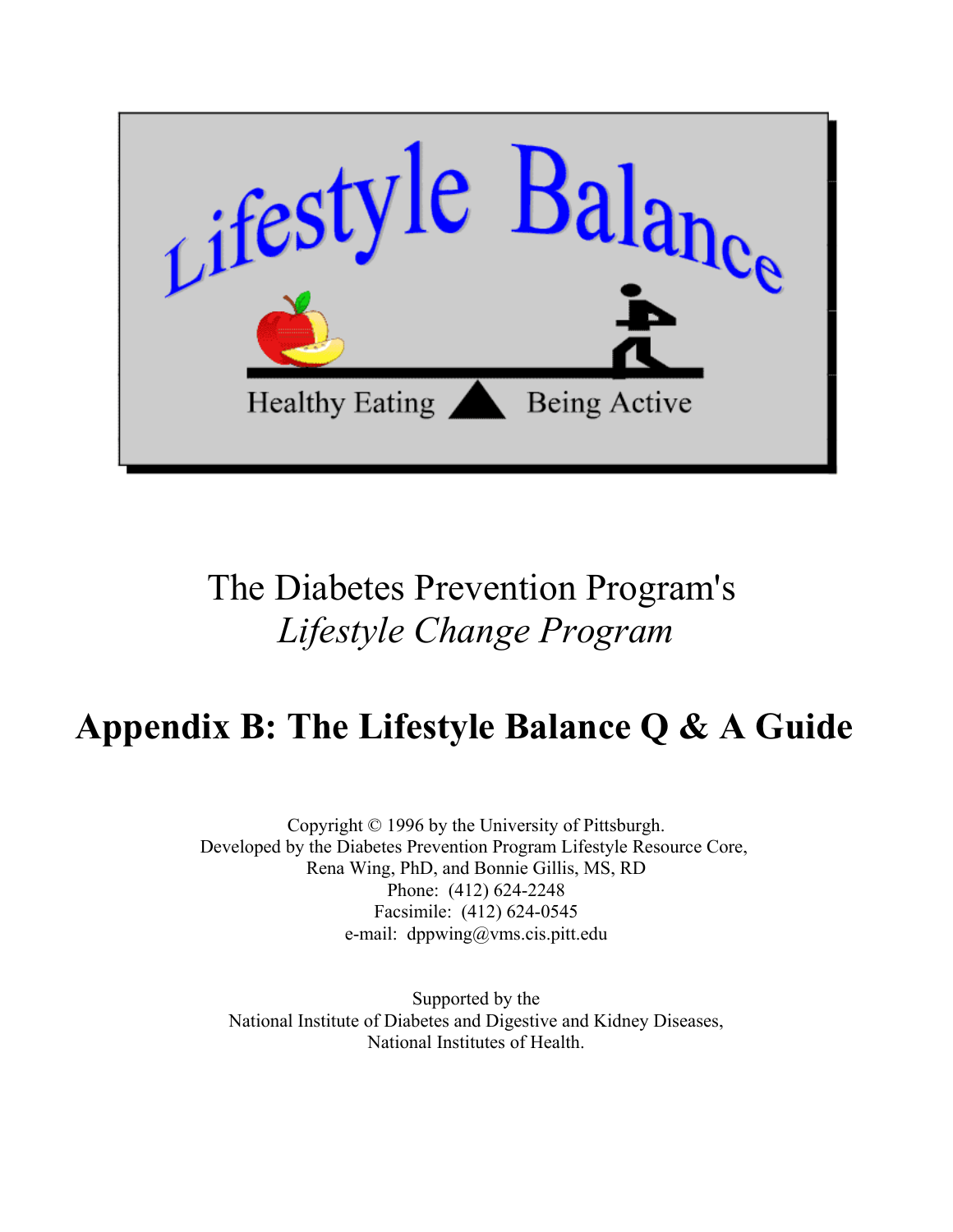# Appendix B: The Lifestyle Balance Q & A Guide **and**  Resource Materials on Motivational Interviewing

# **B.1. Introduction to the Q & A Guide**

The psychological and behavioral responses of participants to the DPP lifestyle intervention may vary greatly, both among participants and in the same participant over time, particularly given that the intervention lasts several years. The  $Q & A$  Guide is an effort to review for Case Managers several of the *more common* questions, concerns, and reactions that have been observed in participants in other, similar lifestyle change programs.

The purpose of the  $Q \& A$  Guide is to assist lifestyle team members with "helpful responses" to participants, that is, responses that will:

- Acknowledge the variable concerns, skills, and life circumstance of participants,
- Promote personal responsibility for behavior change, and
- At the same time maintain a clear protocol focus.

The  $\Omega \& \Lambda$  Guide should be used along with the rest of the Lifestyle Intervention Manual of Operations, particularly Section 7, Guidelines for Implementing the DPP Lifestyle Intervention, and Appendix A: Scripts for Core Curriculum Sessions.

The counseling approach in the Q  $\&$  A Guide is based, in part, on the principles presented in **Motivational Interviewing** by Miller and Rolnick (1991).

*"The appearance of motivational interviewing is quite client-centered; yet the counselor maintains a strong sense of purpose and direction, and actively chooses the right moment to intervene in incisive ways." (Preface, page x)* 

The specific information on nutrition, physical activity, and behavior change in the  $\alpha \& A$  Guide is based on a synthesis of current research findings and the Lifestyle Resource Core's experience in conducting lifestyle intervention programs over the last 20 years. In general, the reading level of the Q&A guide is somewhat higher than the rest of the coach's materials. As always, please adapt the language contained in these examples so that they are most appropriate for your target audience.

# **B.2. A General Comment about Participant Readiness and Motivation**

A general clinical setting provides greater flexibility than does a research setting in terms of finetuning an assessment of a client's readiness to change and delaying, sequencing, or adapting intervention strategies accordingly. In the DPP Lifestyle Balance protocol, the behavioral intervention is prescribed and a time frame is specified. This is a necessary condition for evaluating outcome in a controlled, clinical trial. We begin with the assumption that all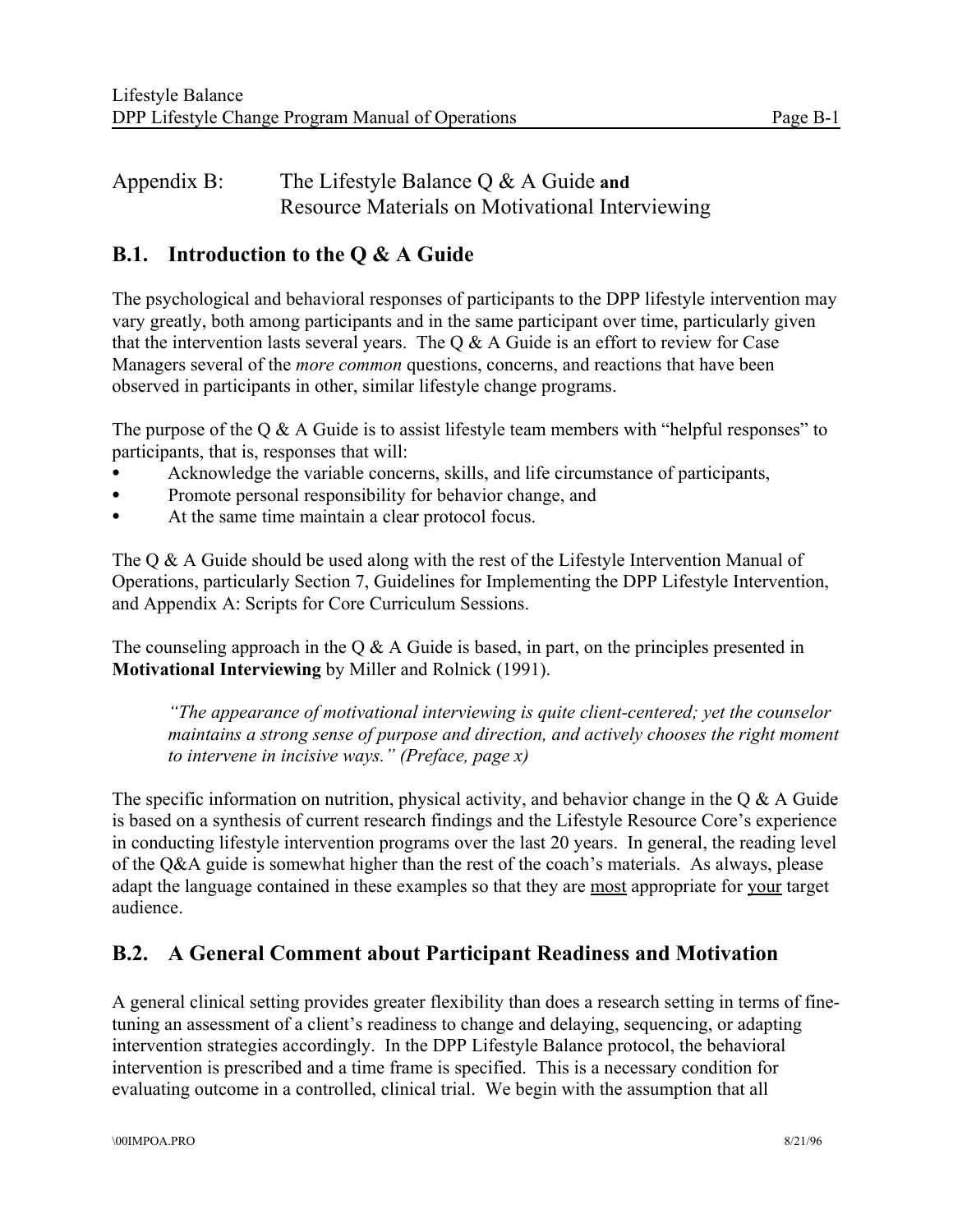randomized participants, in that they have remained with the DPP through screening, informed consent, run-in, and randomization, are likely to be ready to take action toward reducing their risk of diabetes onset. At the same time, participant readiness and motivation to tackle **each** of the specific components of the intervention will vary, both among participants and over time. Even the most enthusiastic participants will experience motivational plateaus.

As Lifestyle Coaches, our job is to **keep working** with the ongoing (and fluctuating) likelihood that each participant will enter into and adhere to a number of specific behavior change strategies to reach the two lifestyle goals: a 7 % weight loss and 700 kilocalories of physical activity weekly. In a **goal-based** program such as this, the Case Manager will need to cultivate a clear sense of purpose, high (though not rigid and perfectionistic) standards, **and at the same time** a healthy respect for the various responses encountered among participants.

Therefore, we begin the  $\overline{O} \& A$  Guide with a brief summary of general observations regarding the ambivalence and resistance that may be encountered in participants in long-term lifestyle behavior change programs.

# **B.3. Ambivalence and Resistance Is Normal**

As lifestyle change specialists we have found it useful to keep in mind the following points about participants who appear to be struggling with making changes in eating and physical activity behavior:

- There are many, many potent cues in a participant's daily environment (internal and external) which turn eating "on" and not so many to turn eating "off." The same is true for sedentary behavior.
- $\bullet$  "Approach/avoidance" conflict is normal in changing eating and physical activity behavior (wanting to be physically healthy versus not wanting to give up pleasurable habits).
- "Disease risk" is an abstract and distant concept for many participants.
- Health behaviors often get "moved to the back burner" in the presence of other life demands.
- $\bullet$  Participants have negative thoughts (believe they won't be successful) regarding their ability to make health behavior changes, and this continually influences their behavior.
- All of the above are based on **long-term learning** and are normally not evidence of a pathological, "addictive" or "oppositional" personality. (See Section 3.4. for how to respond if a participant presents ongoing problems outside the scope of the Lifestyle Coach's role, such as a significant clinical depression, anxiety, serious alcohol use, or a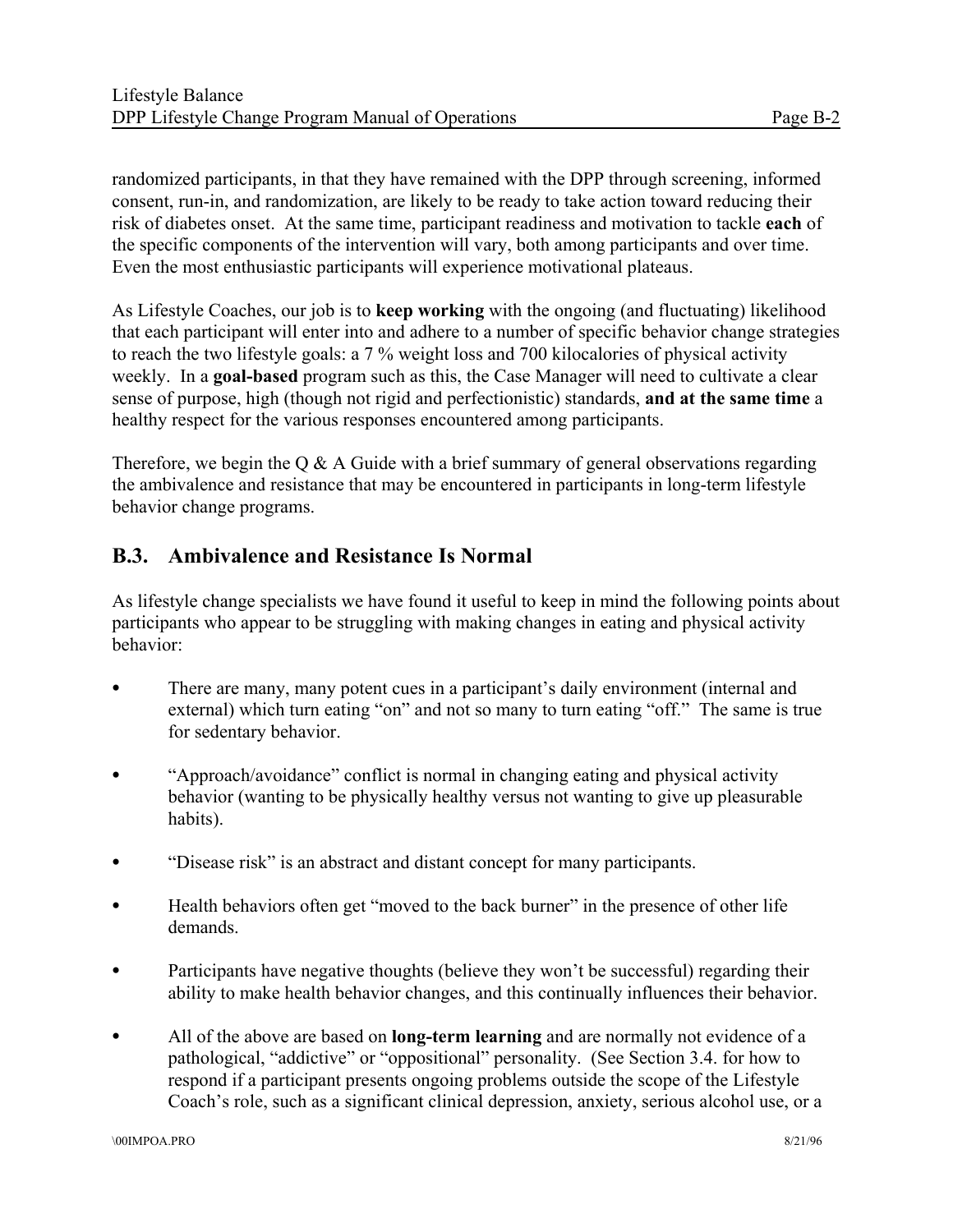clinical eating disorder.)

# **B.4. Helpful Ways of Communicating**

The following elements of motivational interviewing are summarized because it is believed that they will help us to interact with participants respectfully **and** decisively at the same time. Such a style is necessary to help build momentum for behavior change in the presence of normal ambivalence and resistance. Therefore, you will also find it useful to return to core-curriculum material and principles as you help participants confront the same healthy lifestyle barriers over and over again.

- Use affirmation and empathy ("I can see that you haven't been able to increase your exercise at all for a few weeks. You must be feeling frustrated and stuck.").
- Amplify the discrepancy between important personal goals and current behavior ("I can see you are working very hard to decrease your night-time eating on the one hand, yet you have not been able to keep the high-fat/calorie snacks out of the house on the other.").
- Avoid arguing or labeling--use only gentle confrontation ("I'd like to hear how uncomfortable this lack of progress is for you and what you think needs to happen next").
- "Roll" with direct resistance from the participant (such as arguing, interrupting, denying, ignoring) with statements like, "I respect your right to choose how to proceed. My intent is to help you give your best shot at diabetes prevention as outlined in the Lifestyle Balance Program."
- Support the participant in taking personal responsibility for change ("This strategy you have come up with really seems to be working--this kind of learning means the most").

# **B.5. Working toward the Goals**

**The purpose of the DPP lifestyle treatment arm is to support each participant in arranging and strengthening their environments in ways that will allow for changes in eating and activity, and achievement of the weight and physical activity goal.** The challenge for the DPP lifestyle coach is to help make this happen over 24 weeks of initial intervention, and help maintain it over a 3-6 year period. Therefore, a continuous goal for the lifestyle coach is to strengthen **whatever** existing motivation the participant has to keep attending sessions and working on the necessary skills, whether it is the first or the 50th meeting. A decision was made to formally introduce the behavior change goals during the first half of the core curriculum, and hold formal presentation of "barrier" topics such as problem-solving, negative thinking, lapse, and motivation until the latter half of the curriculum. Behavioral theory suggests that it is in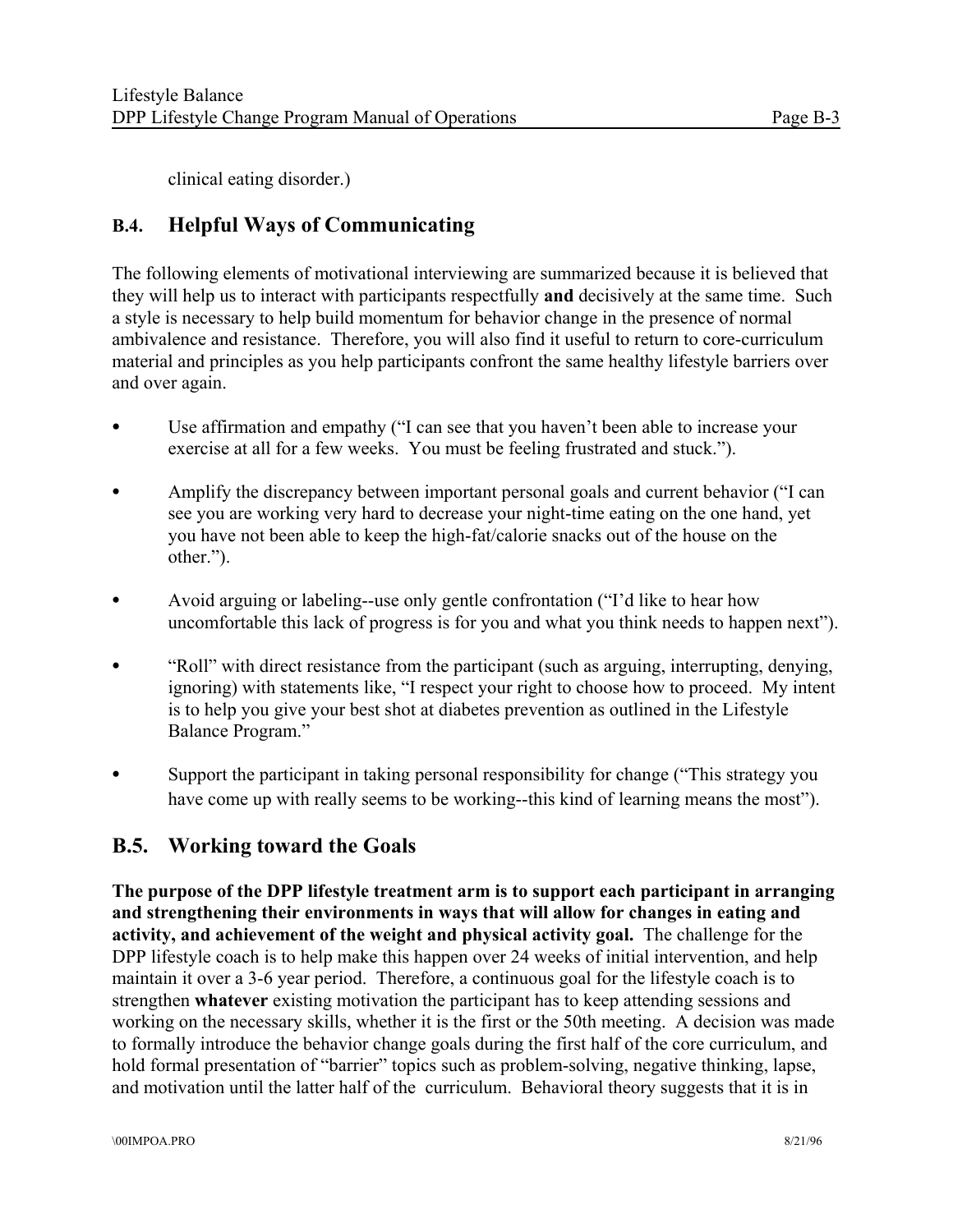making direct and active attempts to change a behavior that you learn the most about your own personal barriers (that is, you get to "know yourself" better by attempting to change than by discussing yourself in the abstract).

Regardless, it is useful to remember that the 16 core curriculum sessions in total represent only about 5% of the potential total contact you may have with a participant over the course of the six year trial. Thus, all core material will be "on the table" within a relatively short interval and the "real work" lies beyond in helping participants continue to self-manage their eating and physical activity.

# **B.6. Helpful Responses for Specific Core Curriculum Sessions**

Note: Two answers are provided for most questions. In general, the first is a straightforward, simple answer that may be the most direct response when the question is initially raised; the second answer is more complicated and may be most appropriate when, in your clinical judgment, a participant appears to be more resistant.

### **B.6.1A. Session 1A: Welcome to the Life Balance Program**

- **Q: I am disappointed (nervous) about being in this group. It sounds like it will be a lot of time and effort and I really don't know if I can reach these goals.**
- A: You are worth the time and effort and so is your health. Over time, your therapists and classmates will be here to help you design a newer, healthier lifestyle that works for you.
- A: Please tell me more about the kinds of things you are concerned about (*Coaches note: Spend up to 5 minutes listening reflectively and empathizing specifically in response to what the participant is saying will be "hard" about making the overall commitment to the program, and changing lifestyle habits*. *Listen carefully for the kinds of social/environmental barriers anticipated, as well as the participant's attributions regarding their ability to change--i.e. the "willpower" issue.)* Given what you are telling me, it does sound like you have a lot going on in your life and there are some tough barriers to be dealt with. However, the fact that you have pursued this program through a lengthy screening period and are sitting here today also tells me that you are pretty serious about trying to prevent diabetes. I am too, and I see my role as giving you the long-term guidance and support needed to build on the skills you may already have. Let's start with where you are today and see if we can find some ways to help you reach the weight and activity goals without it taking more time and effort than you can manage. I'm curious to hear more about some of your past efforts at lifestyle change and whether there were even little successes. I'd also like to hear more about personal reasons you have for plugging away at this even though you expect it to be difficult.

#### **Q: I really believe in what you are doing but I have lost and regained weight so many times before I'm beginning to think I'm just no good at this. Maybe I should just**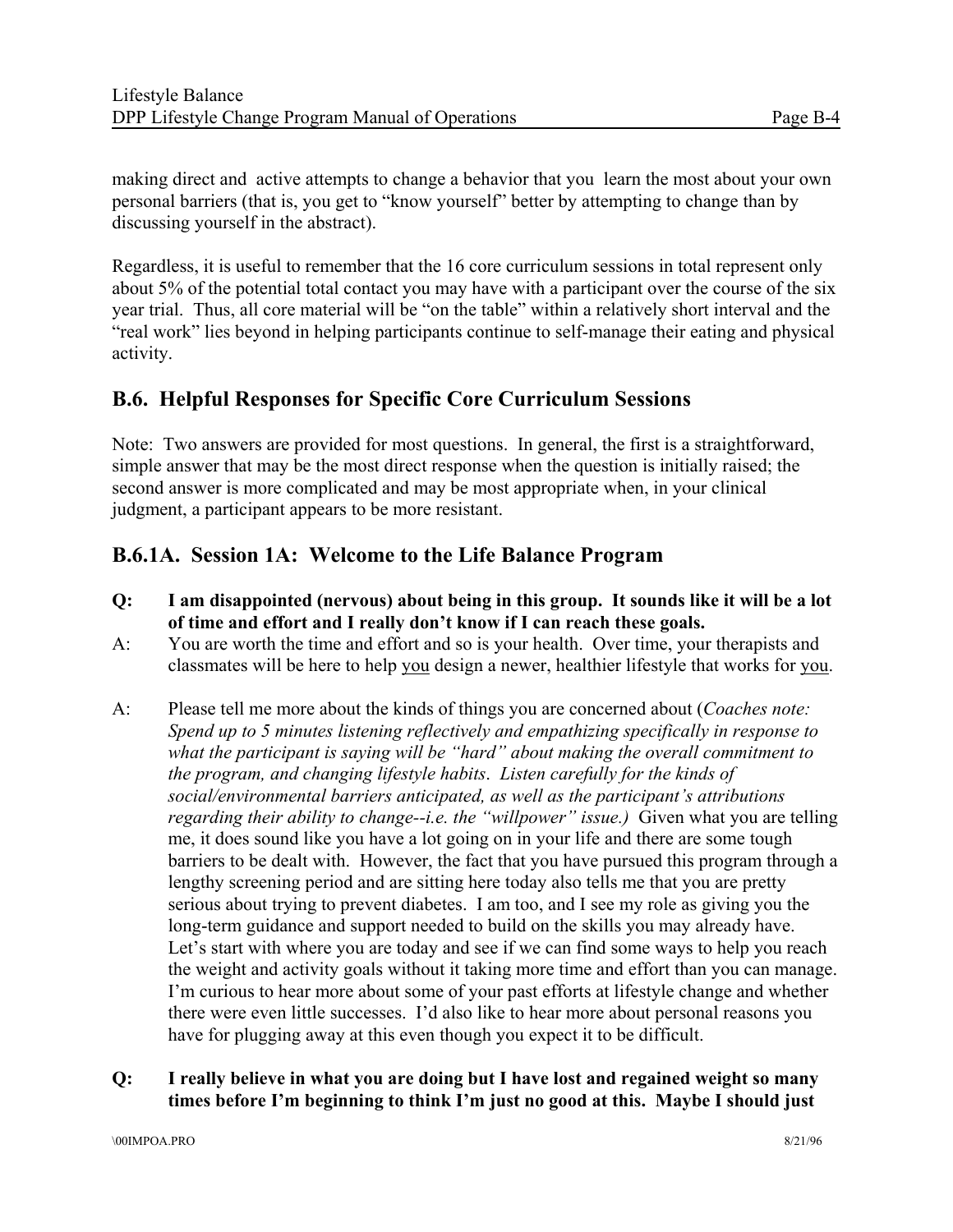#### **give up and accept myself the way I am.**

- A: I don't know how you lost weight before. Many people try to lose weight by starving themselves or following a strict eating pattern dictated to them or another kind of weight loss program or diet that they can't possibly follow for a lifetime. When you stop following these diets, you regain weight. The Lifestyle Balance program is different. You will design a new, healthier lifestyle for yourself that includes how/what you like to eat (for example, a big versus little breakfast; afternoon snack or not). You can take control while gaining health benefits.
- A: *(Coaches' note: In the course of listening reflectively and/or empathizing, as above, the next goal is to "amplify" the discrepancy in what the participant is saying and build momentum towards change. Any of the following comments could be combined to serve this purpose.)*

The fact that you continue to believe in the importance of healthy lifestyle change despite past frustration (and that you are here today) actually tells me that part of you very much would like to make this work.

I admire your persistence and, of course, am on the side of wanting to help you really make a change in your lifestyle habits this time.

Smokers average around 2-4 quit attempts before they finally quit for good. Likewise, it may take a lot of trial and error before a person learns their own best ways to make lasting changes in eating and exercise habits.

Our belief is that there is always **something** a person can be doing in an effort to prevent diabetes through healthy lifestyle change.

I would like to hear about one thing you think you can do differently this week.

- **Q: Isn't getting diabetes really all in your genes? My family is loaded with obesity and diabetes I often wonder if changing my behavior will make any difference.**
- A: You can't change your genes, but you can change your behavior, your environment, and even your taste buds to create a healthier lifestyle and lower the risk of cardiovascular disease and so on.
- A: Thank you for raising a very important issue. It is one that we in the business of lifestyle change are asked over and over again. You are telling me that since you have "bad" genes you feel you are "doomed"for diabetes and changing lifestyle won't make a difference. You may find it helpful to know that many ethnic groups (Japanese, Pimas, Pacific Islanders to name a few) have been **much** more likely to develop obesity and diabetes when they are raised in this country with the typical American high-fat/calorie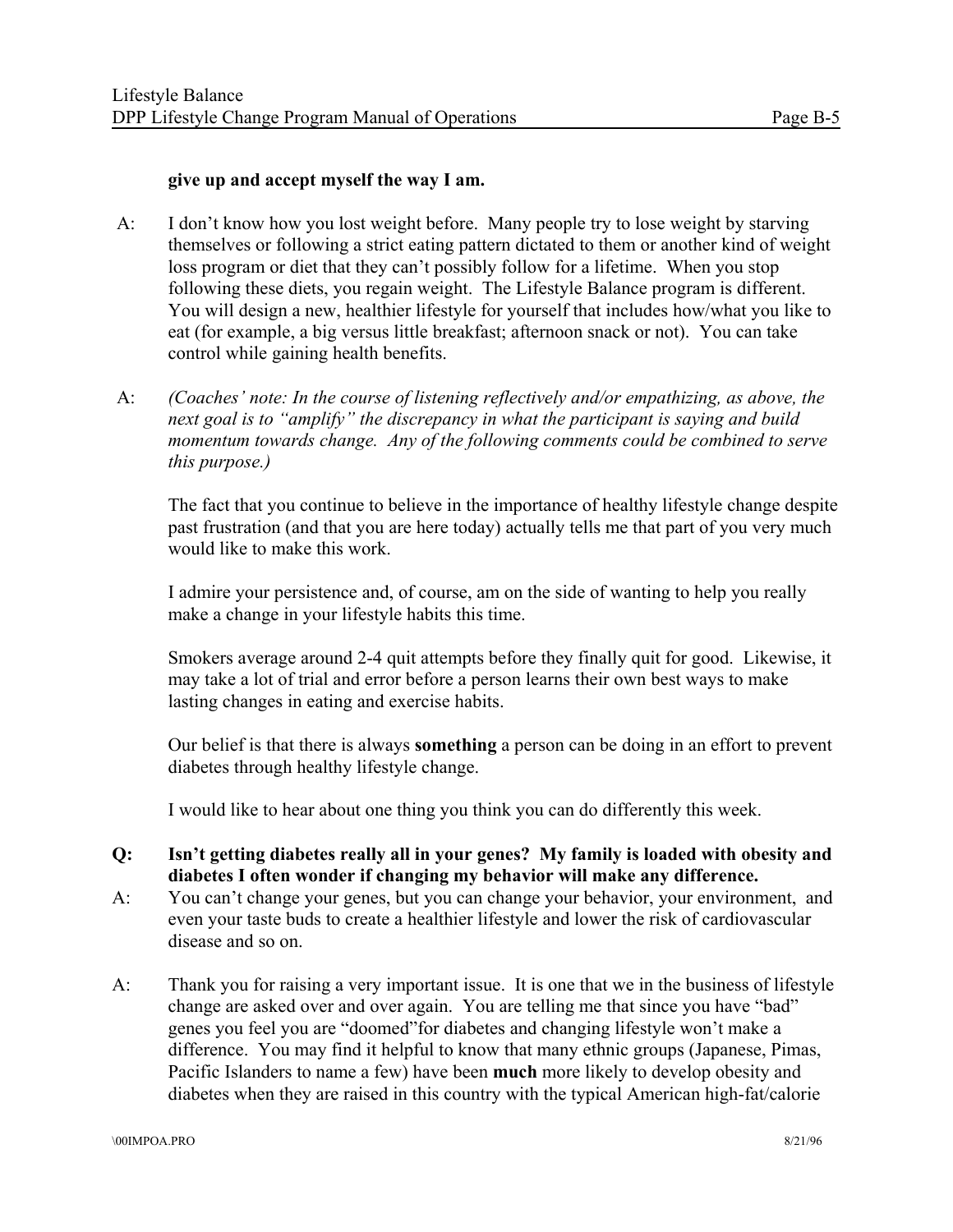eating and sedentary lifestyle, than when they are brought up in their native homelands with more traditional habits. Even in the United States, ethnic groups which had almost no diabetes at the turn of the century, have lots of the disease now. In the DPP, we will work together to find out what a powerful influence your environment has and how you can make it work for you instead of against you. Nevertheless, even if you were to get diagnosed as having diabetes I would not miss a beat in continuing to help you work toward the very same goals for the duration of the program.

*(Coaches' note: The following example may work for individuals with a strong "family" identity.*) Let's try and look at it from another angle. If your child was diagnosed with a rare gene disorder for which there was no cure, but you were told that by careful management of diet and exercise the ill effects of the disease would be lessened and your child would be able to live longer would you not try to do everything within your power to make this happen? We believe that the same kinds of energy and effort that go into helping others can be used to help yourself.

#### **Q: I know this extra weight is bad for diabetes but the truth is my husband (boyfriend) has always told me he likes me just the way I am. I think to myself, "Why fight it?"**

A: The DPP has no interest in making people skinny. We are going to focus on healthy eating and a modest weight loss goal for the purpose of preventing diabetes, not changing appearance. *(Coaches' note: Refer to the responses to the question in Session 1B: Getting Started Being Active regarding the physical activity goal.)* 

# **B.6.1.B. Session 1B: Getting Started Being Active (or Losing Weight)**

#### **Q: You know I have always worked at becoming more active, and I do feel better and enjoy it when I exercise, but I never seem to be able to keep it up.**

- A: Experiment and find something you like to do. For example, walking, either alone with a walkman, or with family or friends. Maybe you would most prefer using a treadmill in front of your favorite TV program. Or maybe you need to try out some totally different kinds of exercise like team sports or swimming. Have realistic goals of 3 to 5 times per week, not miles everyday. As time goes on, you may want to make it a game (for example, you could call it "walk across America" and add up your miles to reach a certain city or state). This will keep things lively and give you something to shoot for. Have a regular time or be flexible.
- A: The fact that you enjoy exercising is good news. It says to me that you find being active personally satisfying but have not been able to set up powerful enough activity cues around you to keep your habit going. As I continue to support you in getting started with your activity program this time, we can begin to anticipate and plan for the kinds of things (time, fatigue, family, weather) that have derailed your program in the past. The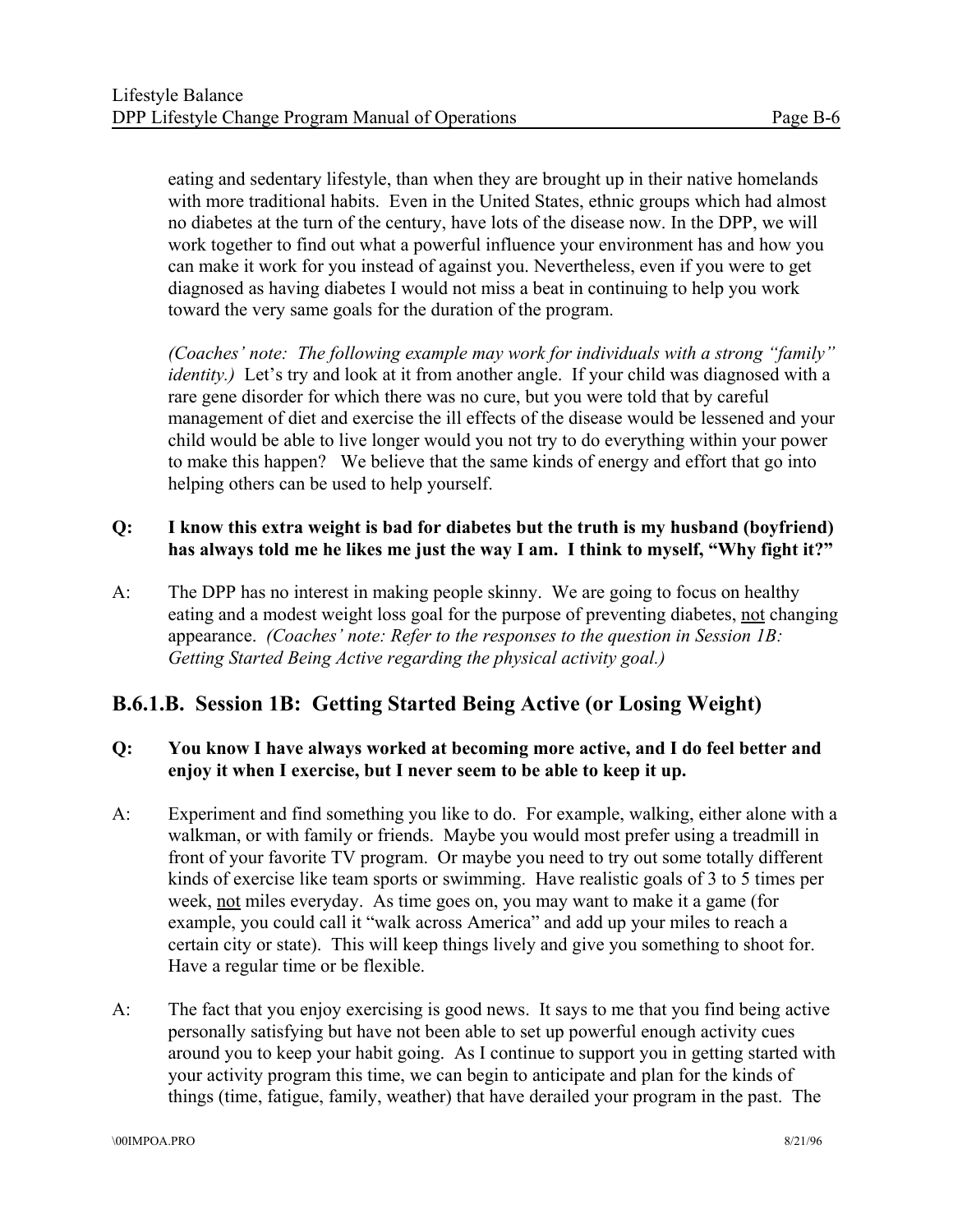behavioral goal here is for us to be creative enough in finding ways around those barriers so that your natural enjoyment of physical activity may take hold once again. Let's start by looking at times in your life when you may have been more active and see if we can find ways to "revive" activities you previously enjoyed.

- **Q: I am choosing to start with this activity regimen because I know I must do it for my health. The truth is, though, I have never really liked to exercise. Once I walked three times a week for six months, and I hated every minute of it. I just dragged myself out there each time.**
- A: See above.
- A: If you hate it as much as you say, you must have really set up some powerful activity cues to keep you going for as long as you did. What did you actually do or say that made it possible for you to "drag yourself" out? Where there positive people or situations that made it more likely that you would take that walk? It sounds like you are ready to "prescribe yourself" some activity again, and its going to be important to find out what the most powerful cues might be. We may also want to talk about some ways that you may reward yourself for meeting your exercise goals since you don't really find it that personally satisfying.
- **Q: I have been uncoordinated and klutzy since grade school. I'm really in terrible shape and all those skinny people out there in day-glo spandex make me feel intimidated before I even get started.**
- A: We all start somewhere! I walk at North Park and there is the "spandex group," but most of us are in baggy sweats or shorts for comfort. The people walking are all colors, sizes, shapes and ages. Almost anyone can walk, and that is why we recommend it to you.
- A: It sounds like you might be doing some "all-or-nothing" thinking. You've got the world divided into "perfect tens" and "perfect zeros", and this kind of thinking is preventing you from getting started. Let's start confronting these cultural stereotypes and begin to think about the kinds of activities and settings which will make you feel most comfortable exercising. We have some great aerobic videos to use, with real people of various sizes exercising and enjoying themselves. Let's try one.
- **Q: All those skinny people out there in day-glo spandex don't look healthy to me. All that frantic running and jumping around can't be good for you. They look like skeletons. I think you really need some "meat" on your body to be healthy.**
- A: But too much "meat" will put you at risk for diabetes. In the Lifestyle Balance program, your weight goal is a reasonable and healthy one. As far as whether "frantic" exercise is "good for you," we recommend walking and other kinds of moderate exercise that have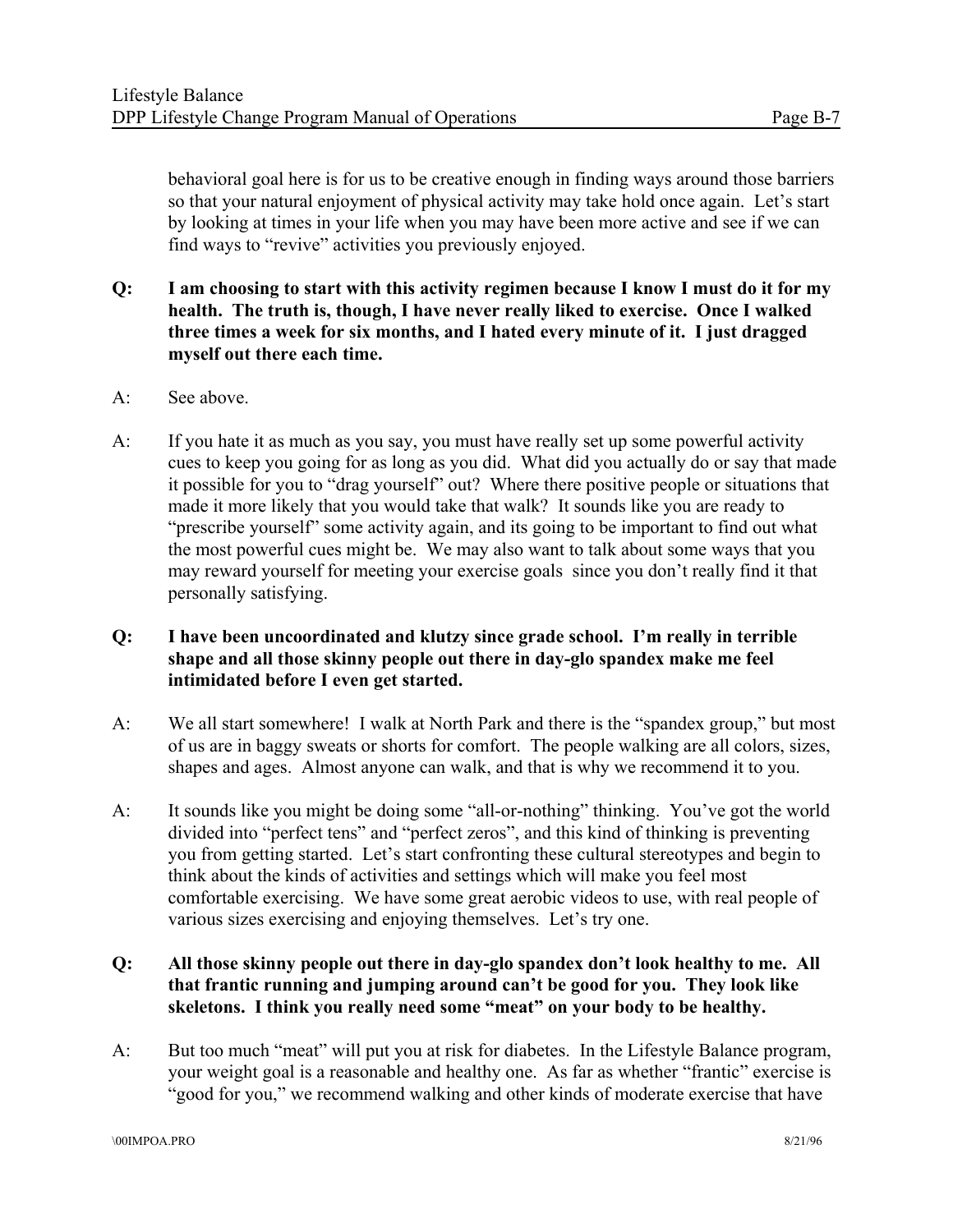been shown to be safe and have a low impact on your body.

A: It sounds like you might be doing some "all-or-none" thinking. You've got the world divided into "anoretic exercise fanatics", and "round, healthy people", and this kind of thinking is preventing you from getting started. Let's start confronting these cultural stereotypes and begin to plan for the kinds of activities and settings which will make you feel most comfortable being physically active, and help you look and feel the way you want. The DPP program has no interest in making people "skinny". We are going to focus on some simple activities like walking. The goal is 30 minutes a day on 5 days in the week, nothing extreme. *(Coaches' note: There is considerable class and ethnic variability regarding standards for shape and weight, which may require further exploration with individual participants. If a participant or family member indicates ambivalence about the goals of the weight loss intervention, it may be useful to use the Stunkard weight silhouettes to reinforce the message that the DPP is for purposes of glucose control, and not for appearance.)* 

#### **Q: Writing down everything I eat is a pain.**

- A: Yes, but like other pains (cleaning, going to work, laundry, paying bills), it has its rewards! View this as an opportunity to learn about yourself and your eating habits and about foods and their fat/calorie content. You'll be amazed at how much you learn.
- A: I agree that keeping track can be a real bother, but that's exactly why it works. It makes you very aware of **everything** that you put in your mouth, which is what makes monitoring the single most powerful tool you can use to change your eating habits. While it is pretty normal to want to just ignore food intake on the one hand (especially in the midst of fun times or difficult life demands), on the other hand this lack of attention really presents a problem for your DPP goals of low- fat eating and modest weight loss. Especially now, as you and I work together to really understand and change your eating patterns it is important for you to try and keep track somehow, some way. Can you tell me anything about the ways you have kept track of your eating in the past?

#### **Q: I don't have to write it down. I know what I eat.**

- A: You probably do have a pretty good ball park idea of what you eat, but writing it down gives you the opportunity to see exactly how much by measuring foods and recording nibbles. By recording throughout the day it's harder to forget that handful of french fries you snatched from your kids or spouse! I'm sure you do have a good idea of what you eat, but there may be room for you to learn even more about the fat content of those foods.
- A: I'm sure that you know deep down what you are eating but there are two other issues I'd like you to consider. One, is that you and I need to find a good way to communicate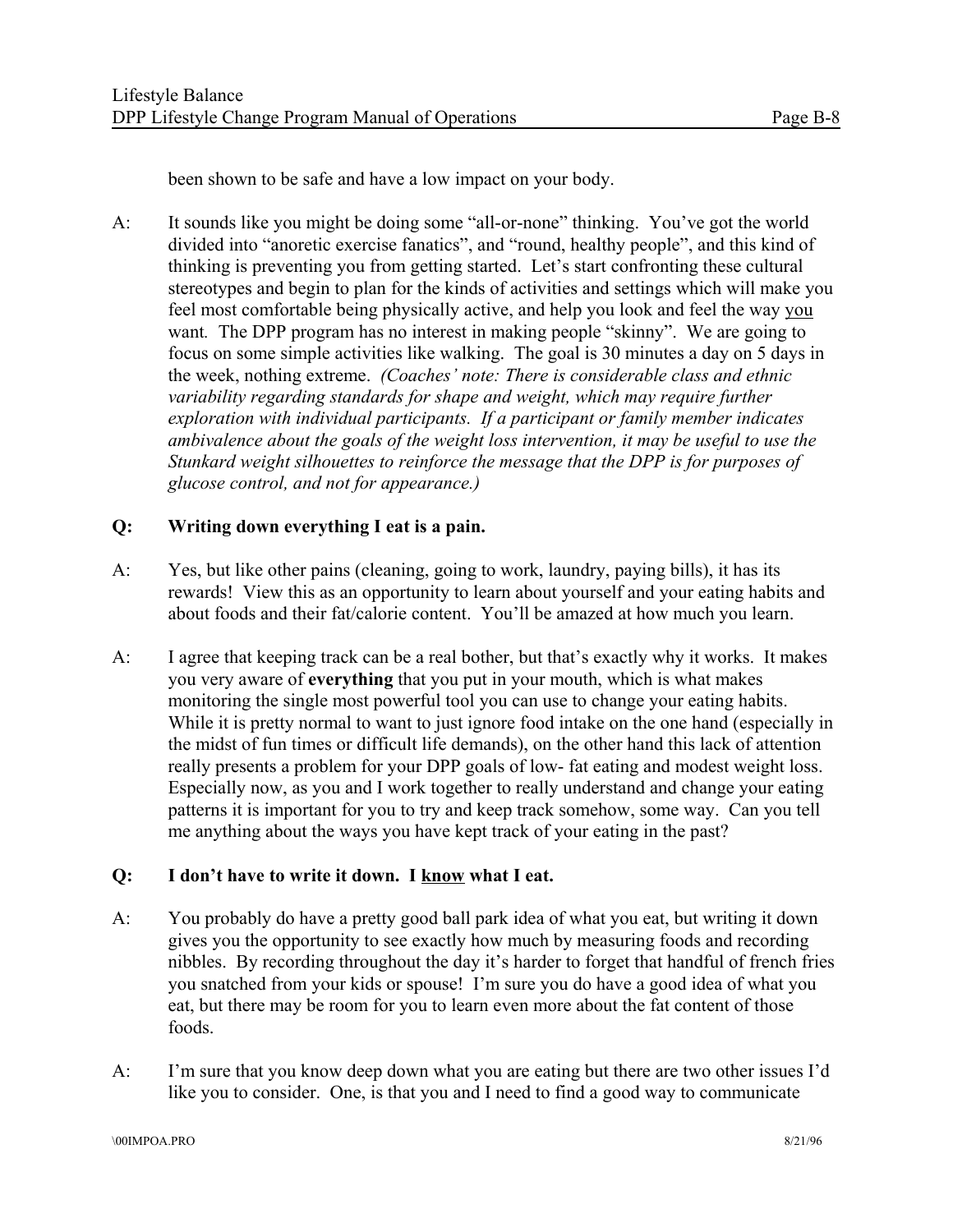about your food habits and keeping track will simply provide us with a solid starting place to do just that. The second is that our experience has shown us that there is a good deal of normal "human error" in the way people describe their food intake (i.e. underestimating portions, forgetting about the "nibbles" here and there). The best way to get around this is to try and record daily, and ideally after each meal or snack. (*Coaches Note: If the traditional writing down format continues to present a problem, you may begin to explore with the participant other modes of regular reporting such as the simpler "check-off" tracking forms, or more novel approaches such as "phoning in" food intake to a voice-mail line, or using hand-held audio-recorders to do the same, monitoring only on specific days or specific times that are likely to present problems. See below for ways to approach this.)* 

#### **Q: There's no way I'm going to record everything in those books every day. I've tried it before and I know I just won't do it.**

A: *(If the question is asked early in the program)* Please try! Food diaries have been proven to help with weight loss. This will give you some structure, feed back, a chance to learn about food and your eating habits, as well as fat and calorie content of food.

*(If the question is asked later on)* Please record three times per week. Be honest with yourself and see if you have better control on the days when you do record versus the days when you do not. Also, track your weight loss when recording all days of the week versus recording only three days.

A: Then let's talk about what you think you can realistically do. Again, the goal is for you to be truly aware of your food intake and for you and I to have regular communication about your eating habits. Would you be willing to commit to monitoring on certain days of the week, or certain times of the day when your food intake is most likely to be a problem for you?

#### **Q: Will I have to monitor like this for the whole program? Will it ever feel like less of an effort?**

- A: Recording becomes easier as it becomes part of your routine. You become familiar with the Fat Counter and the calorie/fat content of your favorite foods. Believe it or not, many people get so used to it, they continue recording when maintaining. People also report that if their weight starts to creep up, the first tool they turn to is the food diary to help regain control.
- A: Maintaining a low-fat eating style and a seven percent weight loss in a high-fat world will always require attention, effort and persistence. Part of our job together is to figure out, over time, how much (and what kind) of keeping track you need to do (and can manage doing) in order to stick with your goals. Many ex-smokers, ex-drinkers, and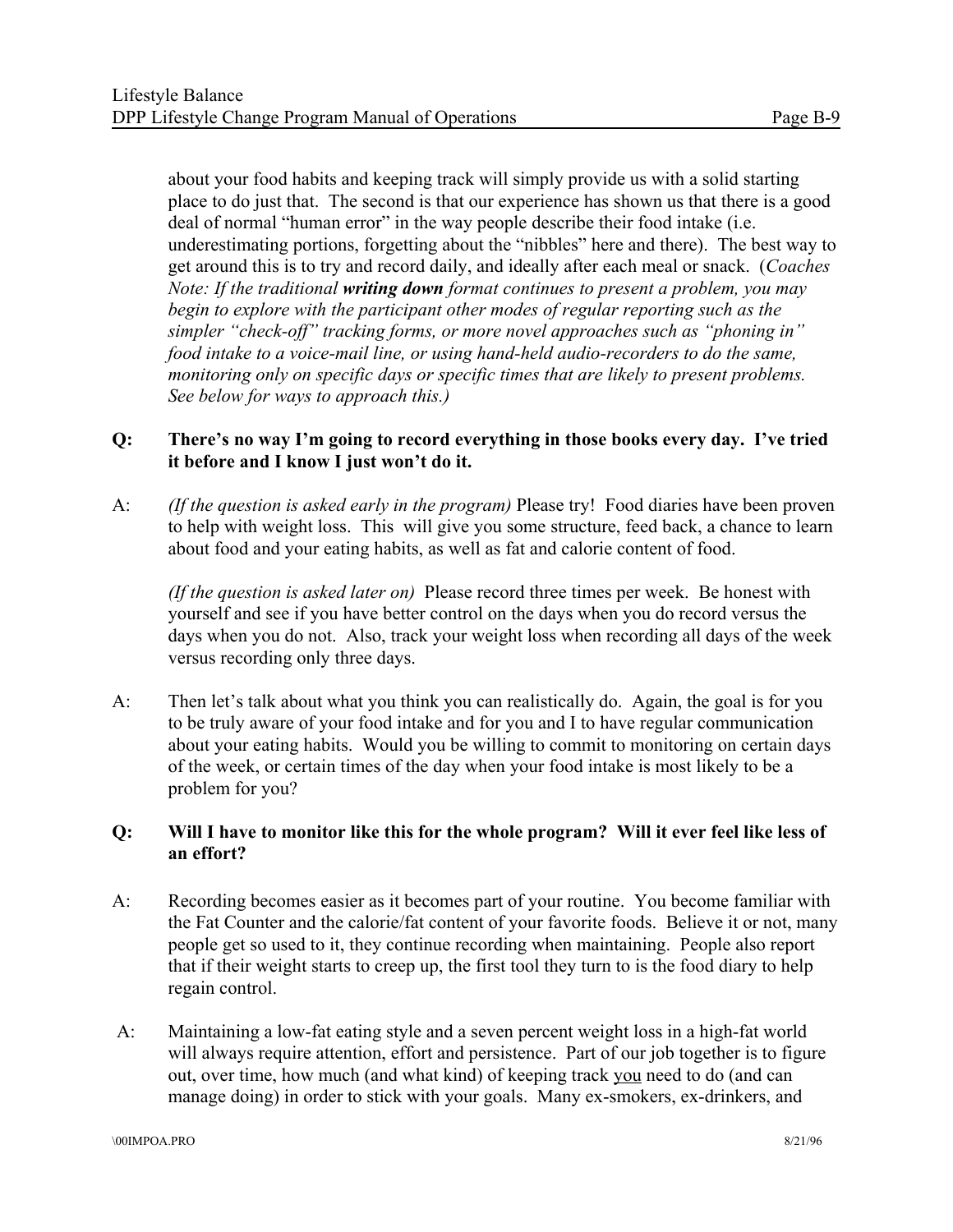successful weight maintainers have said that there does come a time when they feel more confident about the lifestyle changes they have made and that it no longer feels like such a struggle. However, many of these same people also report that they can never afford to be "cocky" and need to keep up some degree of watchfulness. So, for example, a successful weight maintainer may no longer write down her food intake every single day but may tally up daily fat grams or calories in her head, or return to writing all her foods down every day or put herself on a very structured meal plan when her weight creeps up more than 3 pounds. An analogy is glucose monitoring for the person who already has diabetes. How much monitoring is "enough" for this person? As much monitoring as is necessary to keep good control over blood sugar. In DPP, it may be helpful for you to define "enough" self-monitoring as whatever amount which will help you keep good control over eating and weight.

#### **Q: You are thin. Do you do all this stuff or does being thin just come naturally?**

A: (The response will vary depending on the unique experience of the Lifestyle Coach. This question is common, so think about how you would respond.)

#### **Q: Do you struggle with weight control? Do you do all this stuff?**

A: (Same as above.)

### **B.6.2. Session 2 or 5: Move Those Muscles**

#### **Q: I started out feeling pretty motivated but right now as I think about the goal of 2 ½ hours per week I wonder if I will really be able to cut it. It's too overwhelming for me to think about.**

- A: We will begin slowly at a rate that is most comfortable for you. I will help you break this goal down into bite-sized pieces, and help you figure out ways to make it happen.
- A: Your desire to "do it perfectly" may be dragging you down. Let's back up a moment. The behavioral approach in the DPP is one of gradual change and the first thing is for us to find out more about the activities you are already doing, used to like to do, or would like to do. We will build from there. Also keep in mind that your progress towards the activity goal is not likely to occur in a perfect, straight line but will necessarily involve some ups and downs. It is expected that you won't "cut it" all the time. The most important thing right now is to help you do *something* active this week. Let's start with that.
- **Q: I think I really find walking more fun when I can talk to somebody. But my husband has a remote control surgically implanted in his hand, and my friends seem**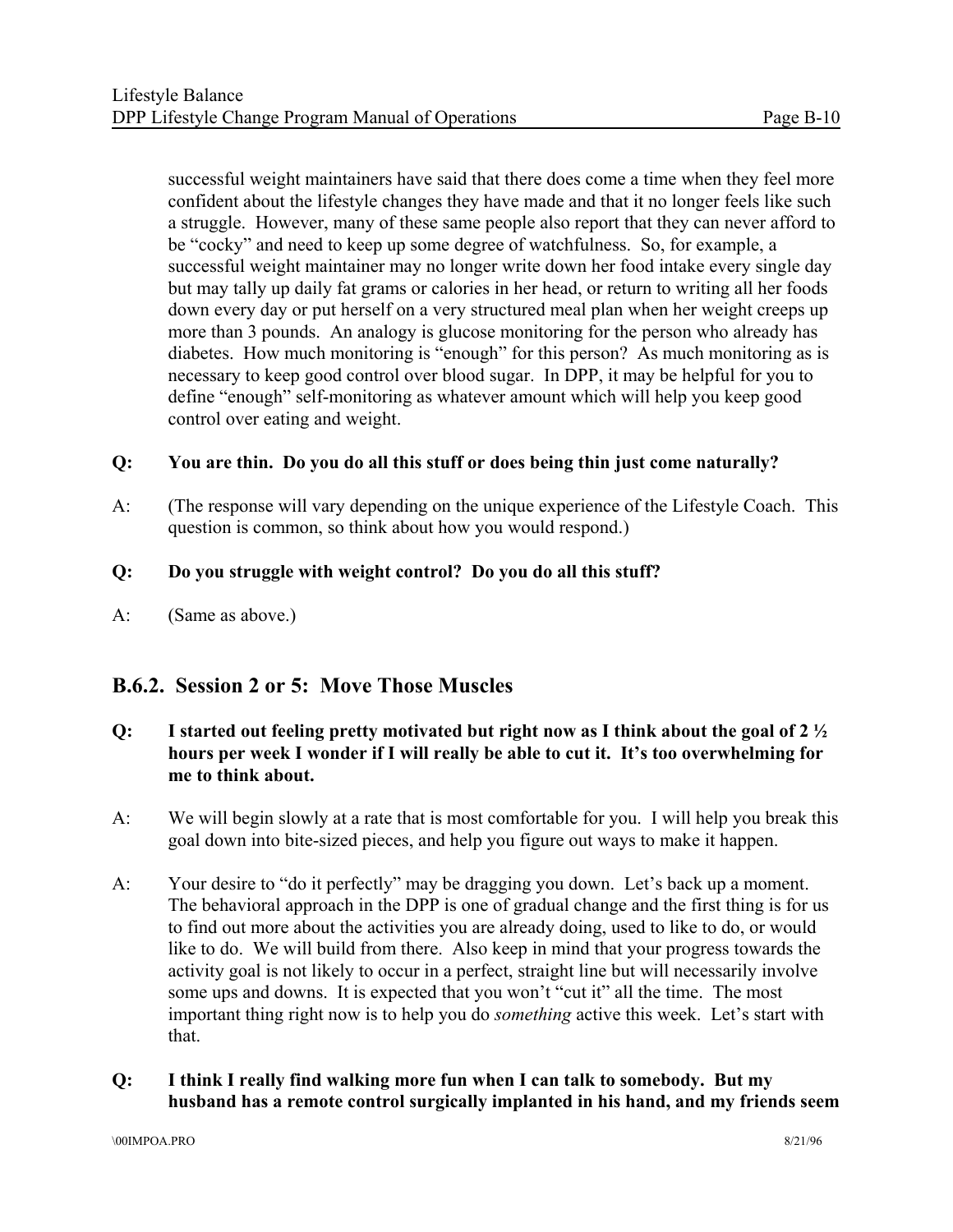#### **to be really busy with their families.**

- A: You might try to join a walking group at a mall, or have the kids go with you. You could wear a walkman and sing along, or listen to books on tape. How about taking an aerobics class?
- A: You sound like the perfect candidate for the weekly supervised activity sessions. At the moment you don't expect to find immediate social support close to home. Let's explore this further because families and friends can work on changing their habits together, and eventually it will be very important for you to develop your home-based program. In the meantime, you can get started with us in the supervised sessions, but by all means extend an invitation to family and friends to join us too. There are others who are in the same boat as you, and overtime you may begin to support one another. Let's start to look into who your "walking pals" might be.

#### **Q: Why do I need to keep track of my exercise? Isn't it enough to just do it?**

A: Studies have shown that keeping track of your activity is one of the best ways to become more active and stick with it. It's the most important thing you can do to become more active. It's also the way that you and I will communicate about how your activity has been going and spot what works well for you and not so well (for example, the kinds of activities, the times of days, the roadblocks you run into). Also, your record of activity in your Keeping Track books is what we will use in the DPP as study data. This is what we will summarize at the end of the study to say how active the participants have been. It is very, very important.

# **B.6.3. Session 3 or 6: Being Active: A Way of Life**

*Coaches note: With physical activity, "making the time" is a frequently stated barrier (this is also addressed in the Healthy Eating Q & A's). The problem for a particular participant may involve any or all of the following skills: anticipating and planning, goal-setting and arranging positive cues and coping with negative cues (internal and external), assertion, working with social-support systems, problem-solving, and motivation (maintaining behavioral momentum). Helpful responses and ways of working with each participant will require that the coach address many of these skills over and over again.* 

- **Q: I know I must sound like a broken record. It has been so hard for me to make regular physical activity a top priority because of...(work, school, spouse, children, grandchildren, parents, in-laws, etc.)**
- A: You are worth the time and effort and so is your health! Overtime, your therapists and classmates will be here to help you design a newer, healthier lifestyle that works for you.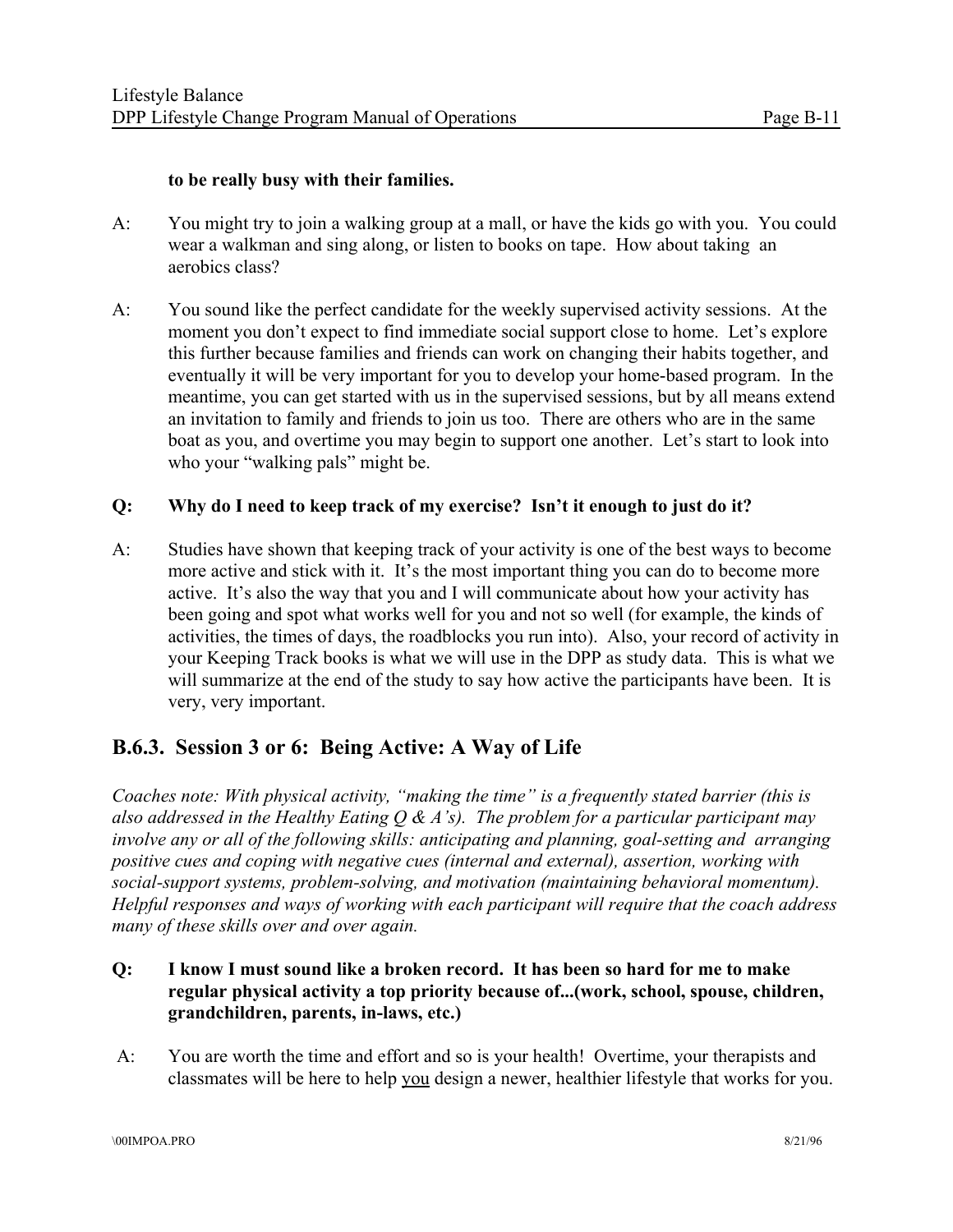A: Modern life places demands on our time and energy that we may not have even imagined many years ago, and I can see that this has been a struggle for you. It looks like one way you cope with life's constant demands has been to sacrifice being more active. However, the fact that you are here today tells me that you are also pretty serious about wanting to prevent diabetes.

I admire your persistence and, of course, am on the side of wanting to help you find a way to fit this physical activity into your life.

Our belief is that there is always **something** more a person can be doing in and effort to prevent diabetes through physical activity.

Are you satisfied with working long stretches without stretching and moving your muscles?

What do you miss about being more active ? Do you remember how it felt when you were more active?

Do you think you deserve even 10 minutes each day where you take a walk and clear your head?

I'm wondering if this is something you would like to work on changing?

Let's work together to see how this might be possible for you.

Are there ways in which others can help you?

How might you ask for help in making this more manageable?

What "anchor points" could you use to get in more walking this week? This weekend?

#### **Q: My family and I have gotten into such a rut. Our leisure time activity is mostly TV, movies, eating out, and going shopping. It seems like it would take an earthquake to shift this.**

A: (Same as above.)

#### **Q: I'm always running around. Doesn't that count?**

A: Being an "on the go" person, as opposed to a "couch potato," is helpful to your overall physical well-being. However, it also has not been enough to keep your glucose levels down. In DPP, we ask you to keep track of the kinds of activities which are most likely to make a difference in your glucose control over time (like brisk walking). Also, being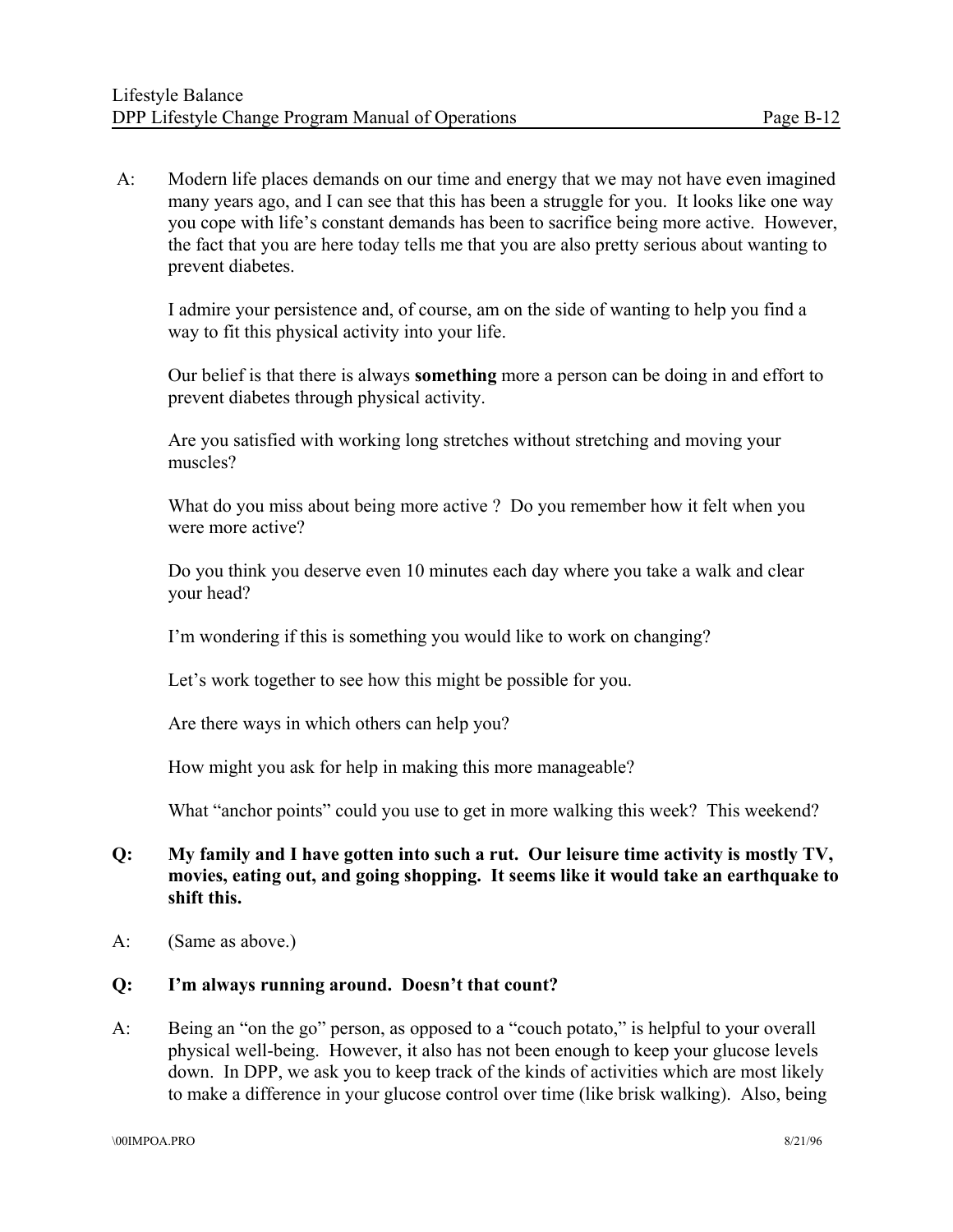"on the go" all the time may be coupled with feelings of stress and pressure. Walking for the sole purpose of walking can also be a way to unwind and relax.

# **B.6.4. Session 4 or 2: Be a Fat Detective**

#### **Q: Isn't weighing myself daily making me "too obsessive" about my weight?**

- A: You need a measurement tool to help gauge your progress. When you reach your weight goal, weighing yourself can help maintain your weight within your range. It's easier to keep your weight within a three-to-five pound range than to not weigh yourself for long periods of time and realize you have gained 10-15 pounds.
- A: Let's talk about how you can come to terms with the concrete feedback provided by regular weighing. While it is not uncommon for people to want to avoid weighing themselves, unfortunately this tends to correlate with weight gain. We recommend weighing yourself daily (or at least weekly) so that you can learn more about the relationship between your eating, exercise behavior, and weight over time. Along with self-monitoring what you eat, weighing yourself daily says, "I am paying attention to what's happening here". If the experience of weighing yourself, or weighing in with me is difficult for you, we need to talk about that, too. Sometimes the feedback is frustrating, and we need to talk about how you can cope with that. In general, we would like to help participants develop an approach in which self-weighing does not become an obsession but rather another way of tending to one's health. Let's talk about what this experience has been like for you.

#### **Q: Everything I truly like is high in fat.**

- A: You have learned to enjoy high-fat foods, but you can retrain your taste buds. Now there are low-fat substitutes for most high-fat foods that you can buy. Try them, and over time you will probably find that you enjoy them as much or even more than the high-fat foods. A good example is milk. After drinking low fat or skim milk for a while, most people say that whole milk tastes unpleasantly rich or "greasy."
- A: You are certainly not alone. Many people say they prefer high-fat foods and find them "tastier" and "more satisfying" than other foods. This " fat liking" is shaped over time based on your family's and your culture's eating habits. The goal of the DPP lifestyle program is not to "get rid of " your liking for fat or particular foods, but rather to help you see that there can be other low-fat foods you will like or will learn to like. We are always struck by how surprised some people can be by the foods or toppings they liked after they made the effort to sample them. Some have told us that they actually couldn't "stomach" the high-fat foods so well after they made big changes in their eating habits. Others have told us that they love their high-fat favorites every bit as much as when they started but have learned to limit them, and "make do" with other low-fat foods the rest of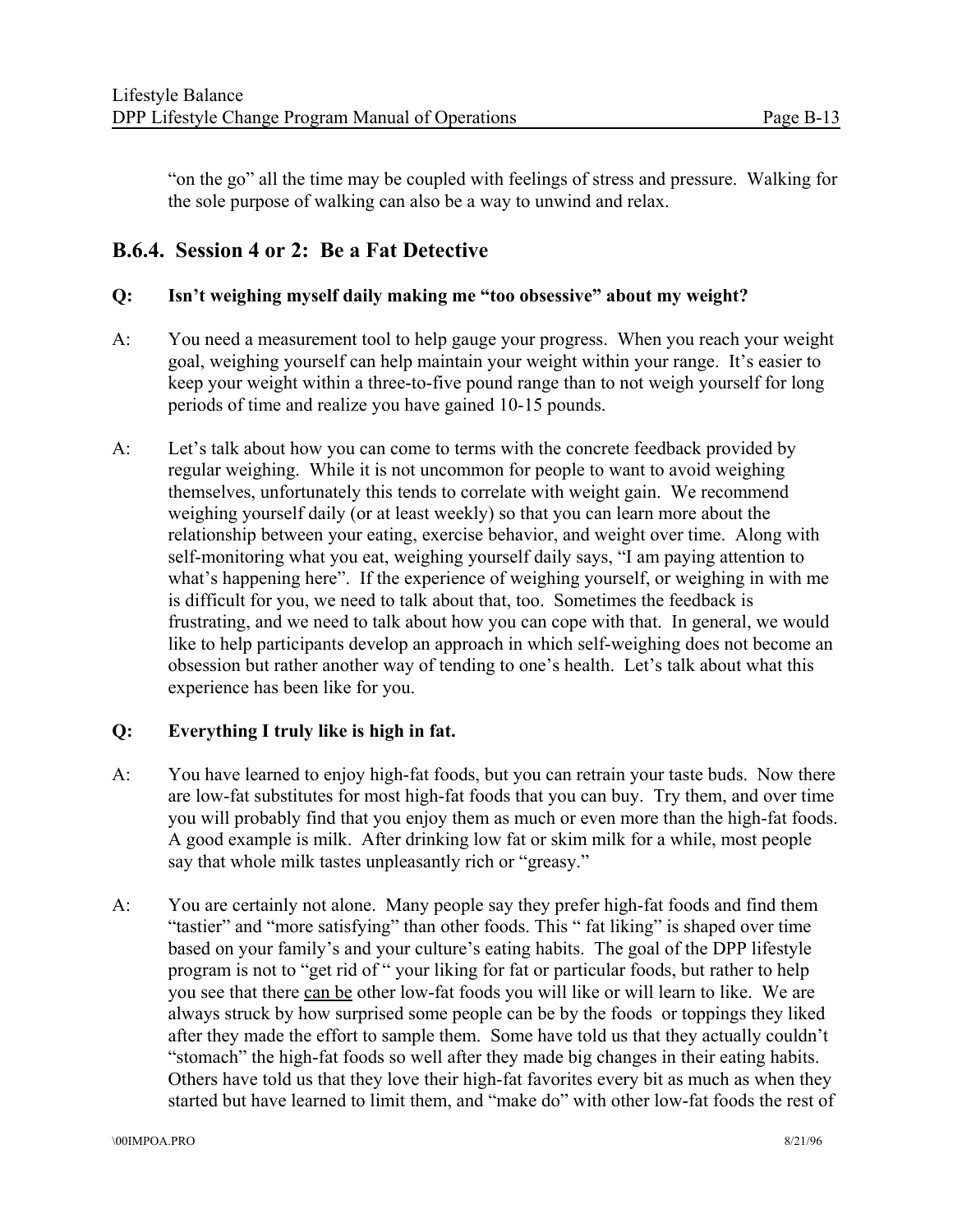the time. I'm wondering if this is something you would like to work on changing?

#### **Q: I really can't imagine eating my baked potato without butter.**

- A: You can continue to use butter if that is where you choose to use your fat gams. You will just need to be aware of the portion you use. If you want to experiment with alternatives, try butter flavor substitutes, herbs/spices, fat-free ranch dressing, or low-fat sour cream with green onion or dill.
- A: You raise an important point because it brings up the whole issue of what it takes to make lifestyle change start to happen (even beyond the "baked potato" in question). Sometimes when we have behaved a certain way for what seems like "forever," it can be very tough to imagine how anything could ever be different. It may be useful to think about other times you made a "switch" whether it be a move from one home or job to another, how you spend a holiday, or making simple changes in your appearance. You probably did not get used to the change all at once but gradually. In making healthy eating changes, the first step is to try other ways of eating on for size and see what happens. Many participants have told us that a baked potato with picante, salsa, or Parmesan cheese is delicious, but they didn't know that until they tried it! Perhaps you and I can even experiment with different kinds of products during our meetings, to get you started on making changes.

#### **Q: My family wouldn't eat vegetables at all if I didn't cook them in grease.**

- A: First of all, a low-fat diet is recommended for everyone over age two, so eating less fat will be healthy for your entire family. Many people say that when they talk with their families about this and explain their weight loss goals and their desire to live a healthier lifestyle, their families are very supportive. Second, everyone in the family can retrain their taste buds just like you can. It just takes time and the desire to be healthier. Also, you can experiment with herbs and spices, low-fat dips and sauces for vegetables, and so on. It's true that lowering the fat in some foods will make them less flavorful, but with a little experimentation, you can learn to flavor them without fat.
- A: There are some great ways to modify high-fat family favorites that have been developed by homemakers (like yourself) who have a tough audience to please. However, you also seem to be saying that you have a hard time imagining how to start changing the way you have always cooked for your family. (See response to "Everything I truly like..." above.) If you haven't done so already, please let others in your family know that they are welcome to come with you to our sessions, and we can talk together about the benefits of low-fat eating. This may be especially helpful when we are sampling foods, doing cooking demonstrations, etc. In the DPP, we are open to finding whatever ways we can to make this a positive and healthy experience for the whole family.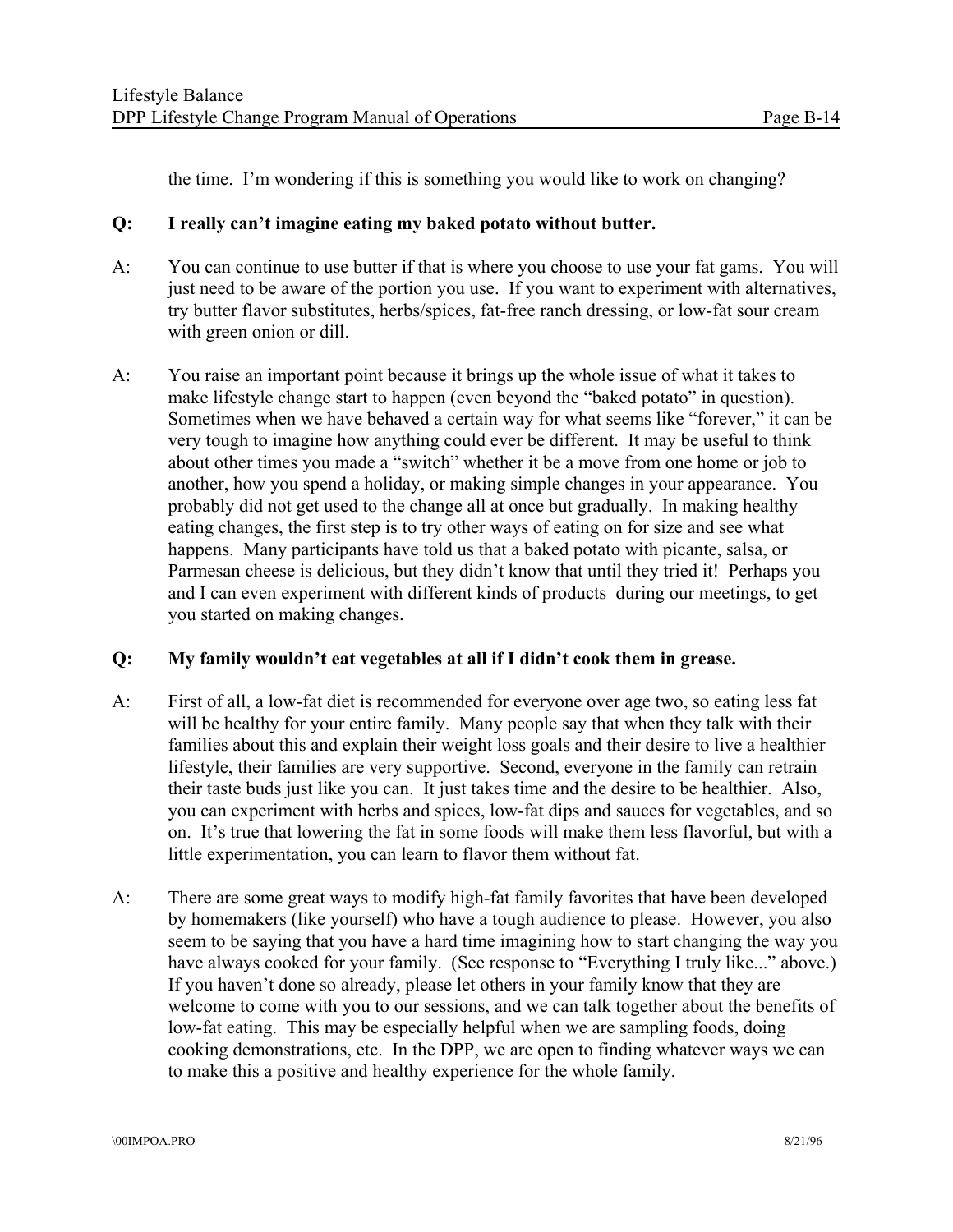#### **Q: My teenage sons really like to eat. They're growing boys and I can't see depriving them of high-fat foods just because I am watching my weight.**

- A: You can give your kids a great gift by helping them learn at a young age what you are learning now: how to eat a healthy diet and make good food choices to increase health and lower their risk of disease. Teenagers do need more calories, but they can eat the same healthy foods that you do, just in larger portion sizes.
- A: *(Coaches' note: For some participants, one issue underlying this question may be mixed feelings about using food to love and nurture family members. This is a complex issue and will require good listening skills and amplifying the discrepancies to build momentum towards change. The text provided here is meant to be a guide to the barriers and issues involved, and it is not necessarily expected that all coaches and participants will converse, at this level, about them.)* Many people get a lot of satisfaction out of providing food and cooking for their family, and many family favorites, when it comes to food, are high in fat. After all, "food is love" in many cultures. Is this true in your family? At the same time, loving our families means helping them to stay healthy and taking care of our own health. Let's think of some ways you can nurture your family with lower-fat foods or with something other than food. We can also talk about ways that both you and your family can enjoy favorite high-fat foods now and then, or how to keep them out of the house so they aren't tempting to you.

#### **Q: I can't stop buying cookies (cakes, candy, chips, ice-cream). My husband/teenagers would have a fit.**

- A: They can learn to have these and other "junk foods" on a less regular basis. Substitute pretzels for chips, low-fat ice cream and frozen yogurt for ice cream, and so on. They (like you) can relearn taste preferences. Remember, your kids will be away from home soon, and you can begin now to show them what it means to eat a healthy diet.
- A: See above.

#### **Q: My family has been cooking certain fattening foods for special holidays for years and these traditions are very important to me.**

- A: You'll be learning low-fat cooking techniques and how to modify recipes so you can still use your favorite recipes! With some changes they will be lower in fat and calories and healthier. Many participants say that they lower the fat in their favorite recipes but don't tell their families, and no one even notices the change.
- A: Family traditions are very important, and programs such as Lifestyle Balance are aimed at promoting "long-life" among individuals, families, and cultures. It is not the intent of this program to "take away" from important cultural celebrations. Special high-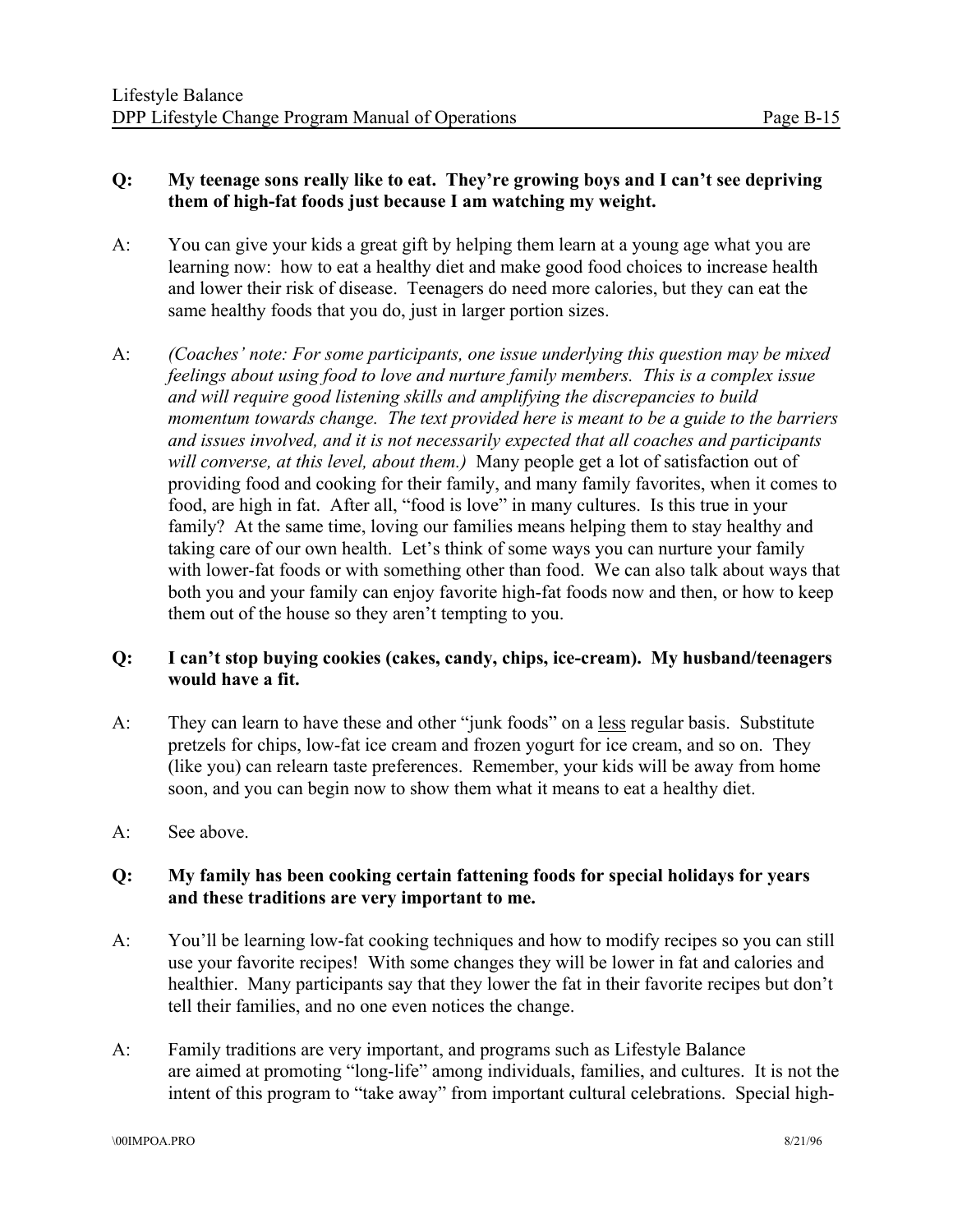fat foods eaten in moderation even several times throughout the year are not likely to be the reason for weight and health problems. There are several ways to look at this issue: 1) even traditional dishes can be modified to contain less fat and calories, and 2) families can focus more attention on the non-food aspects of social gatherings (songs, games, physical activity, and so on).

#### **Q: Is it possible that I could eat too little fat? Wouldn't that be unhealthy?**

A: Some fat in your diet is definitely important because is serves as a carrier for vitamins and minerals, provides essential fatty acids, protects and cushions vital organs, prevents loss of body heat, and provides energy for endurance activities. No specific RDA (recommended dietary allowance) has been set for fat, but nutritional guidelines suggest that a diet containing at least 15 percent of calories from fat, daily, is adequate. However, it should also be noted that even vegetarian diets of fruits, vegetables, beans and grain products, which result in only about 10% of total calories from fat, provide an ample supply of the fatty acids necessary for your body's health. The DPP recommendation of keeping under 25% of calories from fat should keep you well within a safe and healthy range. Since you and I will be monitoring your intake closely, we certainly will be able to keep an eye on this.

## **B.6.5. Session 5 or 3: Three Ways to Eat Less Fat**

#### **Q: Isn't all this weighing and measuring just making me too "obsessive" about my diet. I hear it's healthier to just try and eat "naturally".**

- A: If you watch small children eat, you'll notice they are very good at "listening to their bodies." They eat when they're hungry and stop when they're full. Most of us have lost this "listening" ability and have learned to eat because the food is around, others are eating, or because we are bored, stressed, lonely, etc. Weighing and measuring now is a teaching tool. You'll learn what portions should look like so later on you can "guesstimate." Also, you'll be able to calculate the exact amount of fat and calories you're getting every day, which will help you identify specific problem areas.
- A: Eating naturally has a wonderful sound to it (especially when you conjure up an image of yourself eating in a relaxed and moderate way, and responding reasonably to hunger and fullness cues, and your level of physical exertion). However, in this day and age of "Big Gulps" and "Biggie Fries", exactly what does natural eating mean? I'm wondering how you would define "natural eating" for yourself. Are you in touch with what constitutes a "normal" meal, a "normal" snack, a "normal portion-size", or a "normal day of eating". In the DPP, all of the up-front attention to the details of portion size is part of the effort to help you get back in touch with some basic landmarks and guidelines about food that may help you define more specifically what healthy eating really means. Think of it as a "reality check".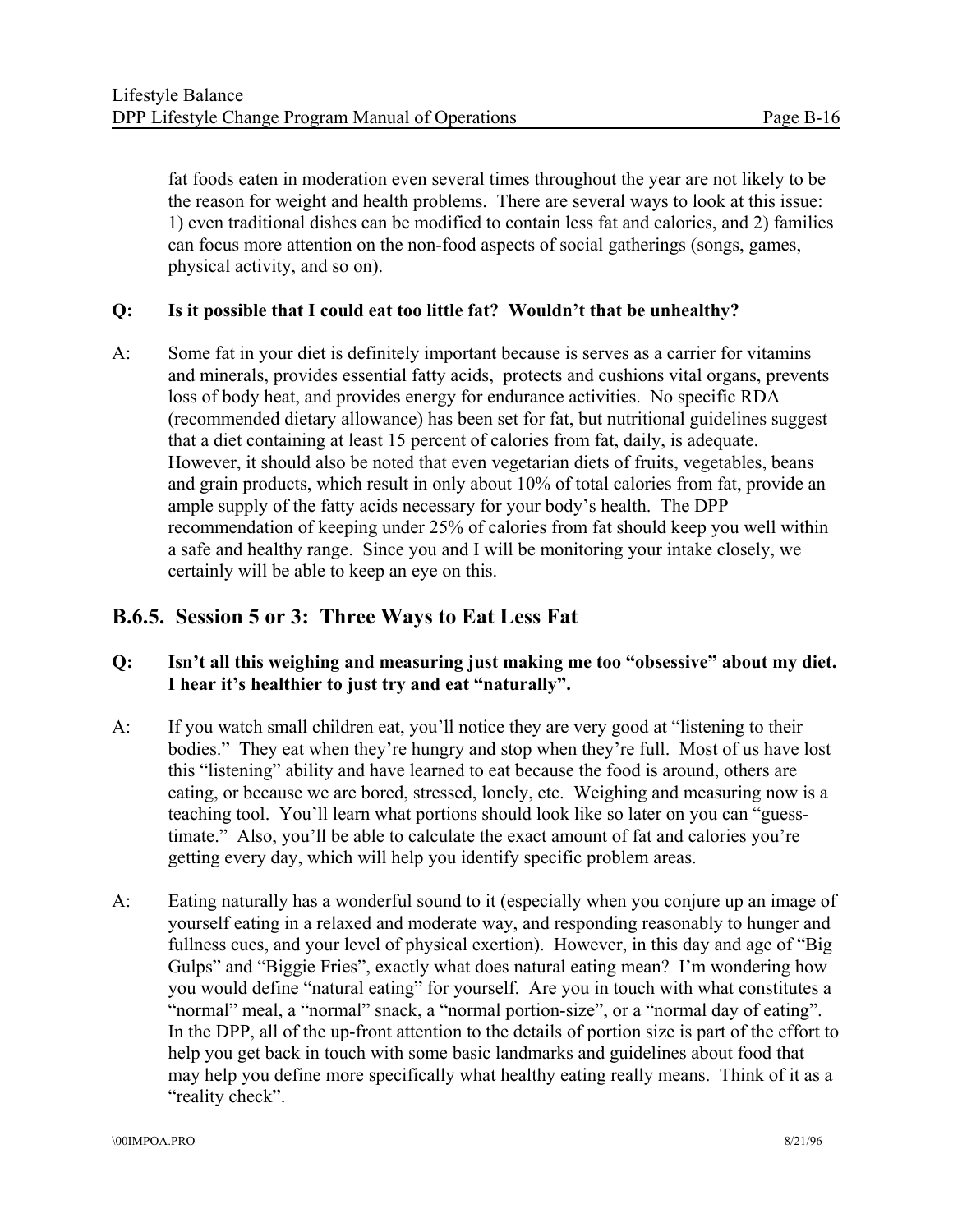#### **Q: Aren't all those low-fat substitutes on the market full of chemicals that are just as bad for you?**

A: Some low-fat substitutes do have added ingredients, but often they aren't chemical additives but rather things like sugar, flavorings, or gums. For example, food companies might replace some of the fat in cookies with extra sugar or spices to add back flavor. Or replace some of the fat in foods like sour cream with milk solids and gums to add back texture.

A related question is, are low-fat substitutes really necessary? Only you can answer that question based on what works for you. Are you able to control how much and how often you eat low-fat substitutes? And can you afford to spend your limited calories on those kind of foods? Remember, even low-fat cookies and nonfat cream cheese contain calories, and often, those are "empty calories." For example, four Snackwell® cookies contain 200 calories and few nutrients, whereas some nonfat yogurt and an apple contains 200 calories plus lots of nutrients.

A: With so much information coming at you all the time about what is good and bad for you, I can see why you might be wary and confused about new products on the market. Many low-fat or nonfat products are made with nearly the same ingredients as the original product except for the fat. Check the labels for the ingredient lists of specific products and **if you are suspicious about something, please check it out with us.** Part of my coaching role is to help you get clear and accurate information so you can become comfortable and satisfied with the products you use.

# **B.6.6. Session 6 or 4: Healthy Eating**

*Coaches note: The first set of barriers grouped together below relate to patterns of eating. Time is one of the central themes highlighted (this is also addressed in the physical activity Q & A's). Resistance to trying new foods, and restricting portions is also presented. The problem for a particular participant may involve any or all of the following skills: anticipating and planning, goal-setting, arranging positive cues and coping with negative cues (internal and external), assertion, working with social-support systems, problem-solving, and motivation (maintaining behavioral momentum). Helpful responses and ways of working with each participant will require that the coach address many of these skills over time.* 

**Q: I really try hard to eat regular meals, but my life is so hectic that I usually end up skipping breakfast or lunch.** 

**OR** 

#### **If I didn't eat breakfast in the car on the way to work, then I probably wouldn't eat**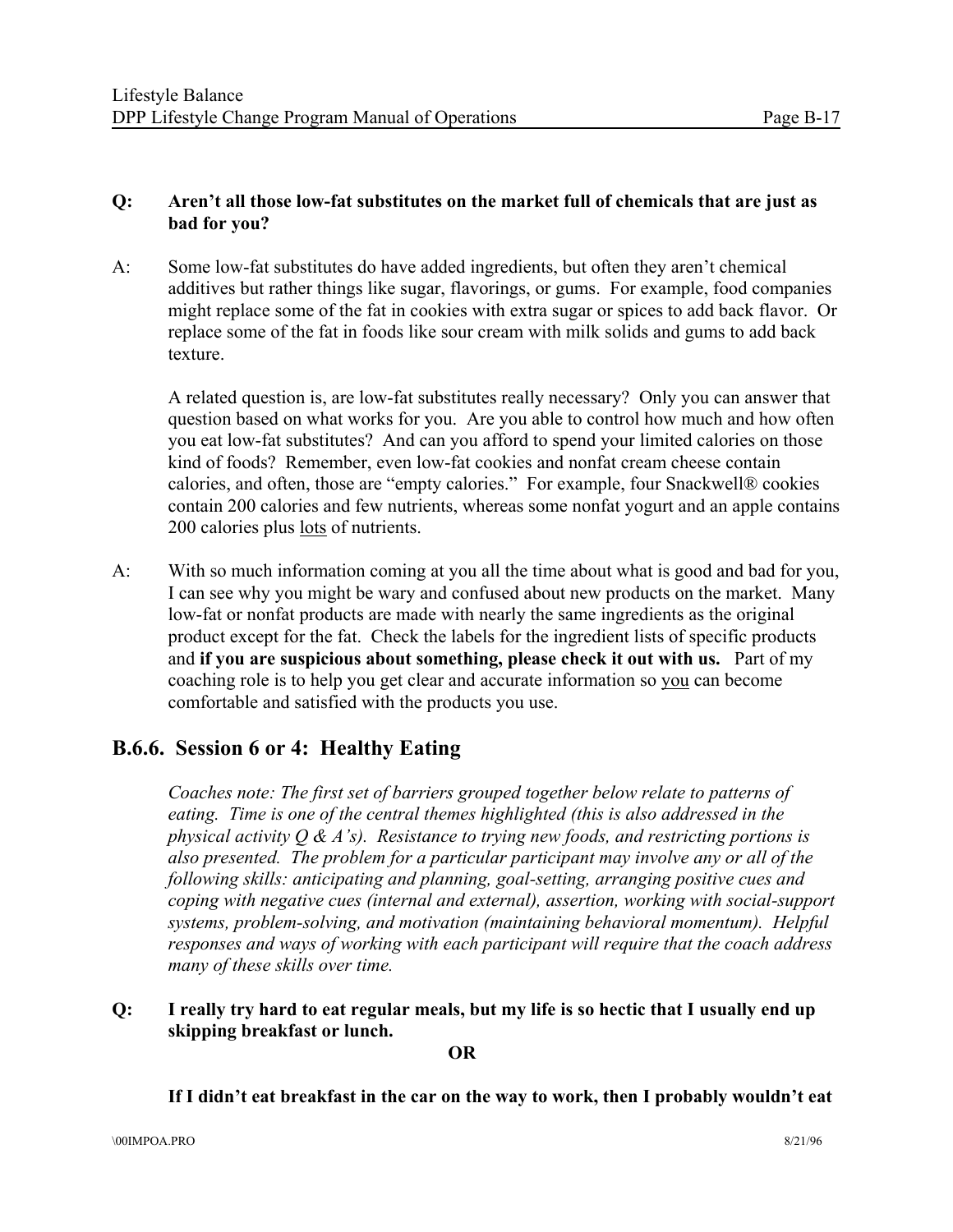#### **breakfast at all.**

#### **OR**

**I have so many deadlines on my job, I feel I have no choice but to gulp something down at my desk.** 

#### **OR**

**I have young children and they need me for one thing or another every minute. Dinner time is the worst with the phone ringing and the kids fighting. The idea of sitting down and enjoying my food is a joke!** 

#### **OR**

**I'm so tired and hungry by the end of the day I just don't have the energy to cook. It's just easier to go to the drive-through.** 

A: You need to determine if these are behaviors that helped cause you to gain weight in the first place and are these the behaviors that are keeping your weight up? If so, you need to change those behaviors. Also, remember the importance of planning ahead, prioritizing some time for yourself, and so on. Try our suggestions and see if it makes things easier for you. Some of our suggestions will work for you, and some won't. Feel free to discard the ones that don't work. Remember, you are designing a new healthy lifestyle for yourself, one that works for you!

For example, planning ahead is usually very important and can be a great time saver. By planning ahead, you can simplify the task of getting dinner. Have some frozen entrees on hand in the freezer, such as a Lean Cuisine® turkey sandwich, or plan ways to use leftovers.

A: There is no doubt that modern life places demands on our time and energy that we may not have even imagined many years ago. It looks like one way you cope with life's constant demands has been to sacrifice a pleasurable meal time.

Are you satisfied with breakfast in the car and gulping down your lunch in between phone calls?

Do you think that you deserve even 10 minutes of quiet eating time a few times each day?

I'm wondering if this is something you would like to work on changing?

Let's work together to see how this might be possible for you.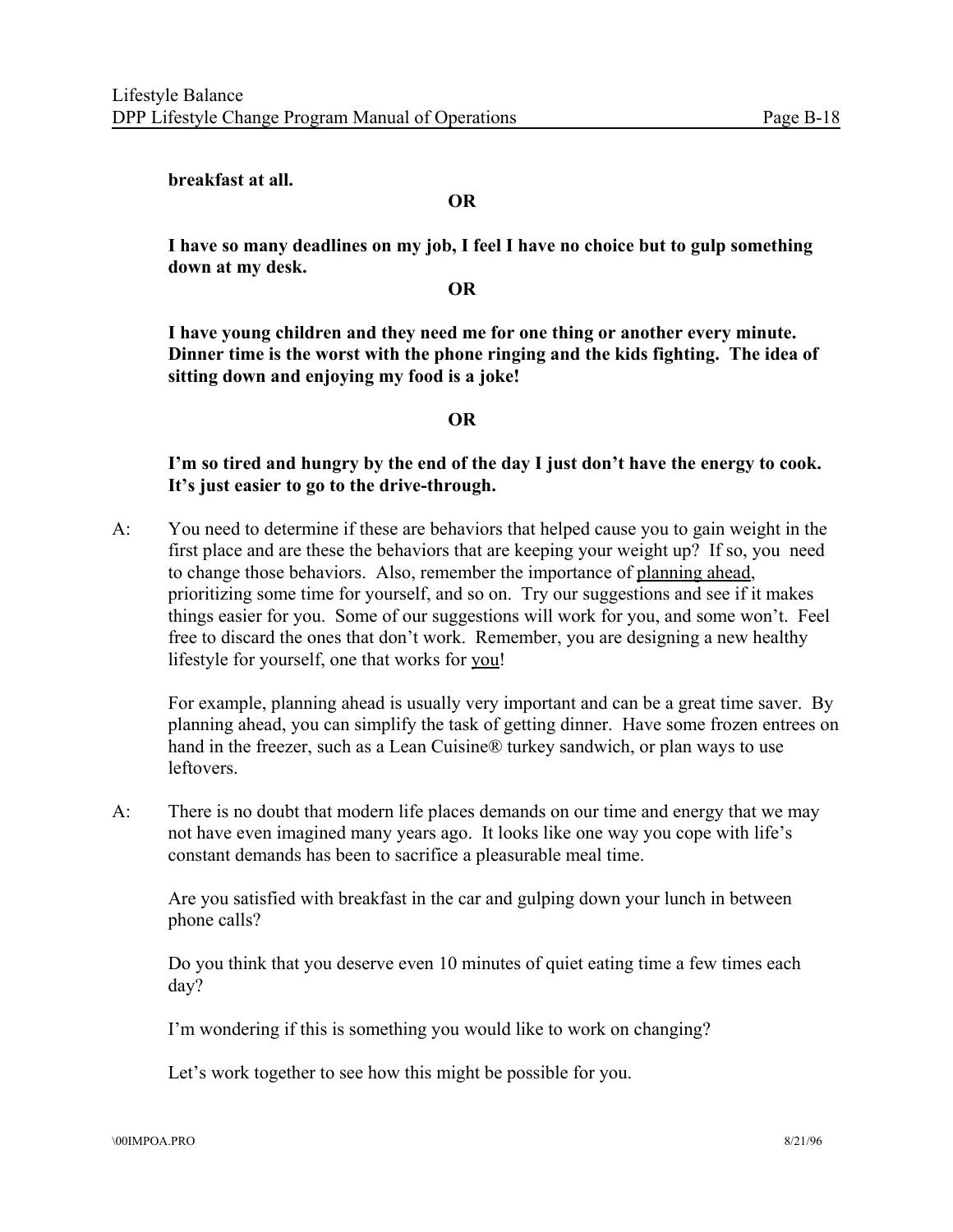I'm wondering if with a little planning, I might be able to help you figure out a way you can make some time for meals each day, even if they are not at precisely "traditional times."

Would it be possible for you to work at getting your children fed and settled into another activity and then sitting down to your meal, even for a few minutes, once things quieted down a little bit.

Are there others who can help you?

How might you ask for help in making this more manageable?

Dealing with **both** fatigue and hunger at the end of a stressful day is indeed a recipe for problem-eating. Let's discuss some other ways you can take care of yourself at these critical times.

#### **Q: One of my biggest problems in eating a healthier, low-fat diet is that I have never been able to get myself to eat a lot of vegetables. I can barely imagine sneaking in one serving a day let alone five!**

A: Experiment! Do you prefer cooked or raw vegetables? Can you add some cooked or raw vegetables to salad? Have you tried cooking vegetables just until they're crisp and still colorful instead of overcooking them? Remember, vegetables will increase your fiber and help you feel full. And the goal is five servings of fruits *or* vegetables per day. You may decide to have more fruits and/or fruit juices than vegetables if you prefer fruit.

Vegetables may become very appealing to you when you realize what large portions of them you can eat for only a few calories. What a fat and calorie bargain! For example, after a day of budgeting your fat grams and calories, you might find yourself very happy to see plenty of crisp green beans on your plate for dinner!

If it's all the peeling and cutting causing you to say "forget it" you may want to experiment with the wide variety of vegetable-rice, vegetable-pasta, vegetable-bean frozen products on the market and see if any appeal to your taste-buds. Maybe just working at eating more simple salads will be a start for you.

A: Before you "dismiss" fruits and vegetables entirely, it would be useful to discuss your personal reasons more fully and how those habits developed. As with any of the seemingly unchangeable, life-long habits we are working at modifying in this program, probably the most important thing you can do is **experiment.** In this particular instance I would encourage you to explore methods of preparation and sample different products.

What could **your goal** be this week to increase your fruit/vegetable servings?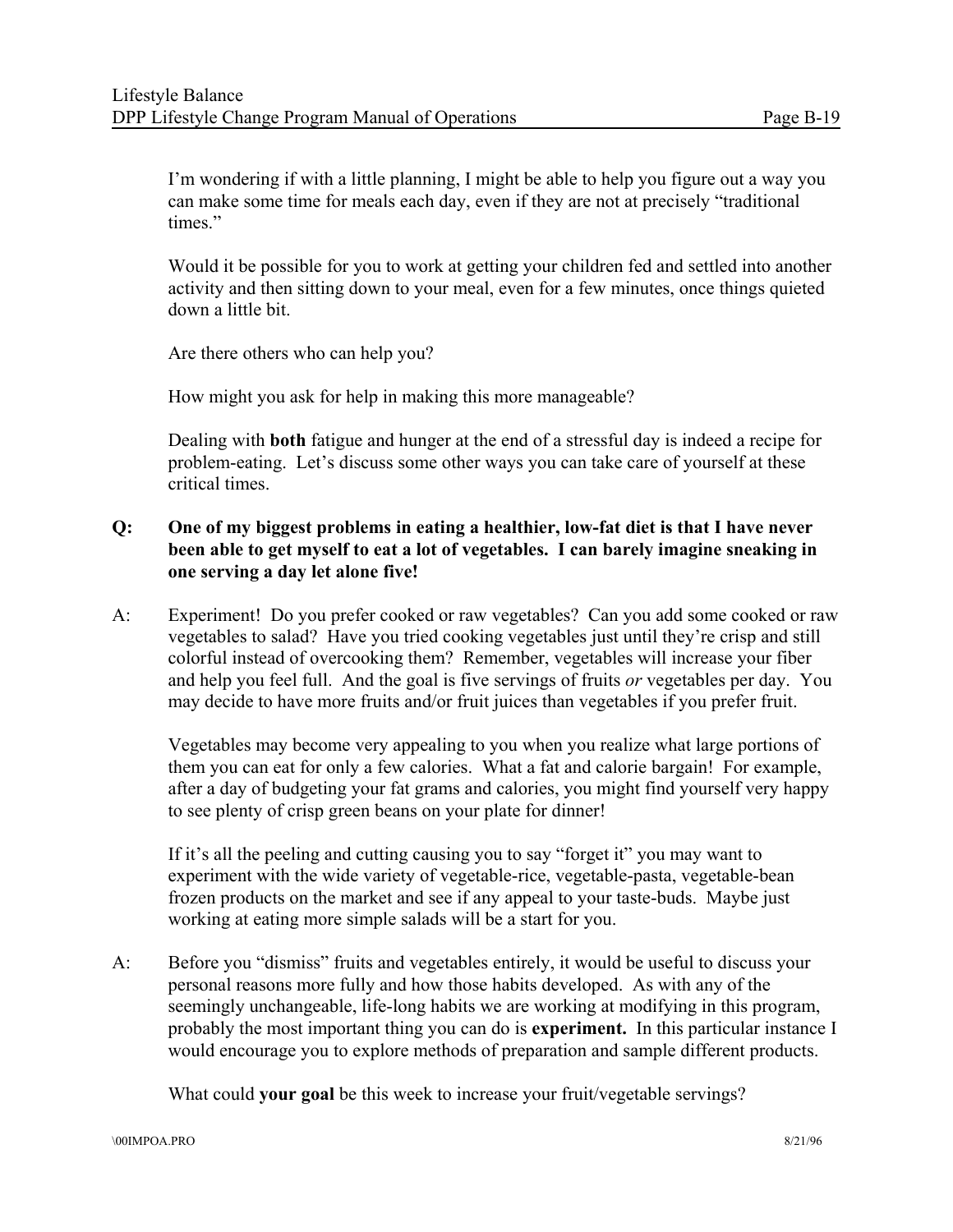#### **Q: I have no trouble eating a healthy foods like pasta, grains, and rice. My problem is quantity. Particularly with something like pasta. I eat it without much fat, but it's one of those foods I hate to restrict.**

- A: Within reason, you can eat large portions of pasta, grains, or rice and still meet your calorie goals. The way to do this is by eating smaller portions of other foods (for example, you could eat a smaller breakfast, lunch, and snack and then spend more of your daily calorie budget at dinner).
- A: Portion control can be quite a struggle for some but is nonetheless a very important skill to work on. It is still important to be aware of the quantity that you are eating, even if you choose to eat a lot. Everyone has times when they feel like eating "big" (let's say two cups instead of one), and as long as you adjust the rest of your intake accordingly over the course of the day, or the week, and are not consuming "super-size" quantities on a regular basis this does not have to be a problem. This is what we call "making tradeoffs." The idea is that **you** get to pick and choose where you will be "liberal" and where you will be "restrictive."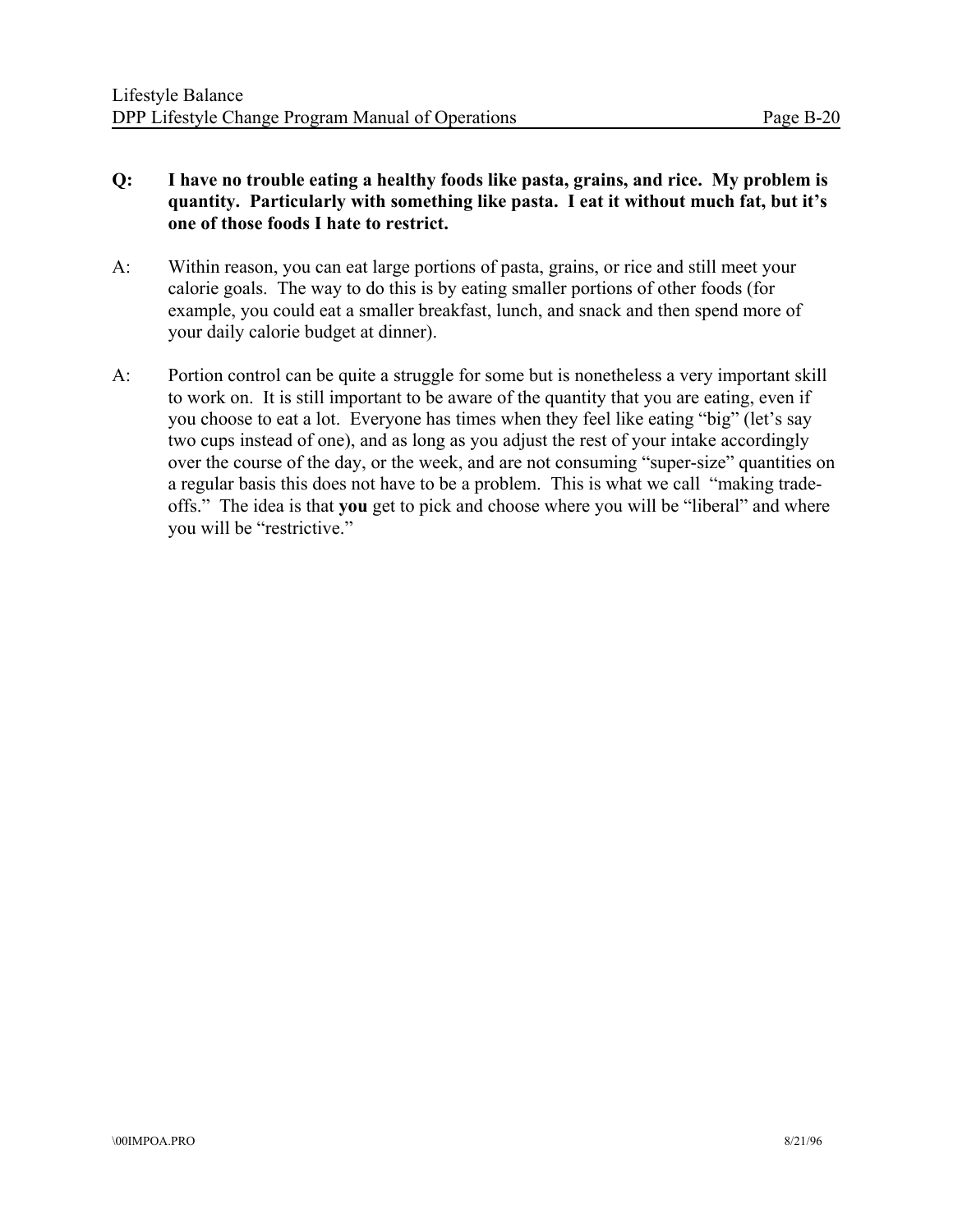# **B.7. Resources on Motivational Interviewing from DPP Lifestyle Training in May 1996 (from DPP Consultant Delia Smith, PhD, University of Alabama)**

See attached materials.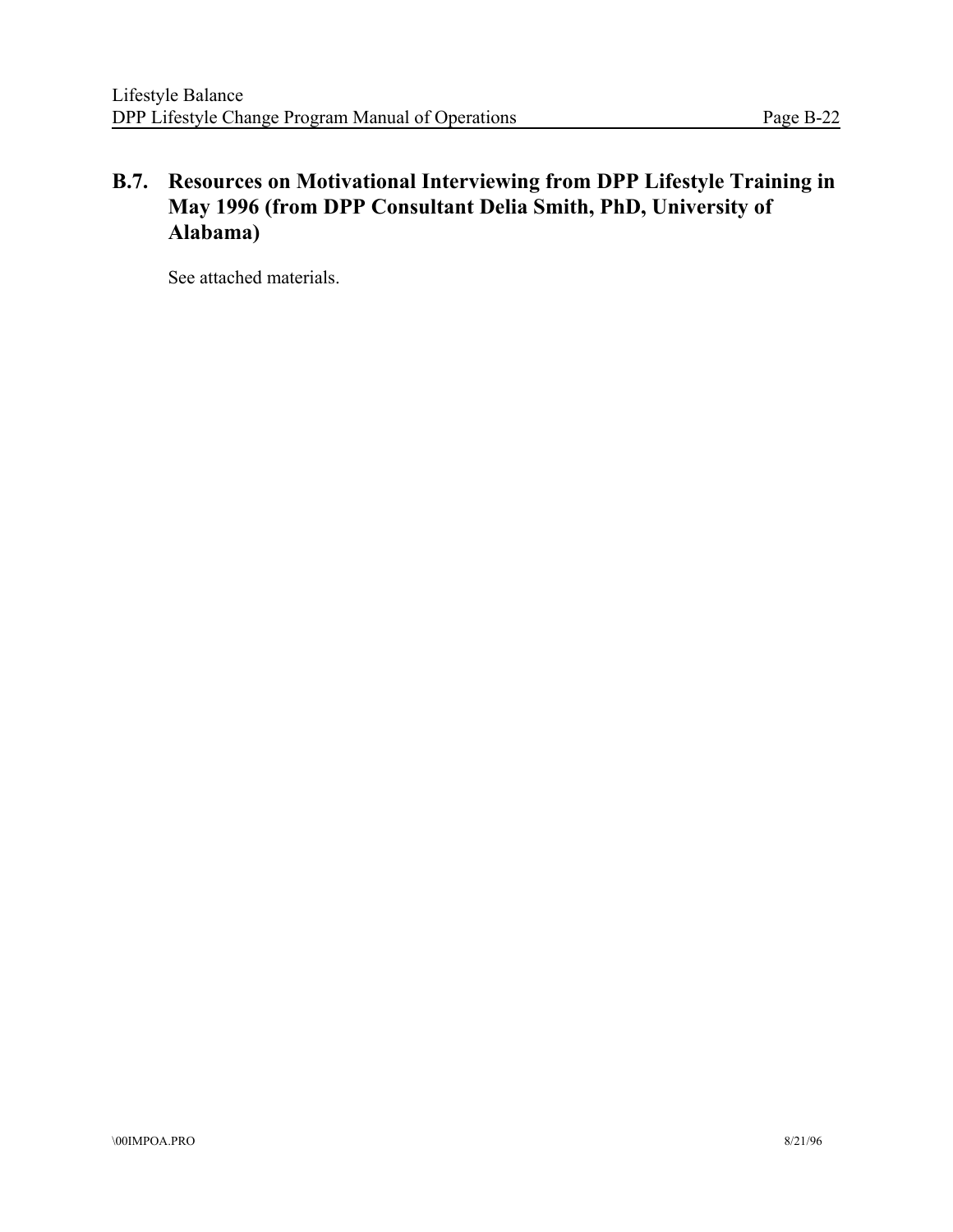# **B.8. Resources on Motivational Interviewing from DPP Lifestyle New Coach Training in May 1999 (from Beth Venditti, PhD)**

See attached materials.